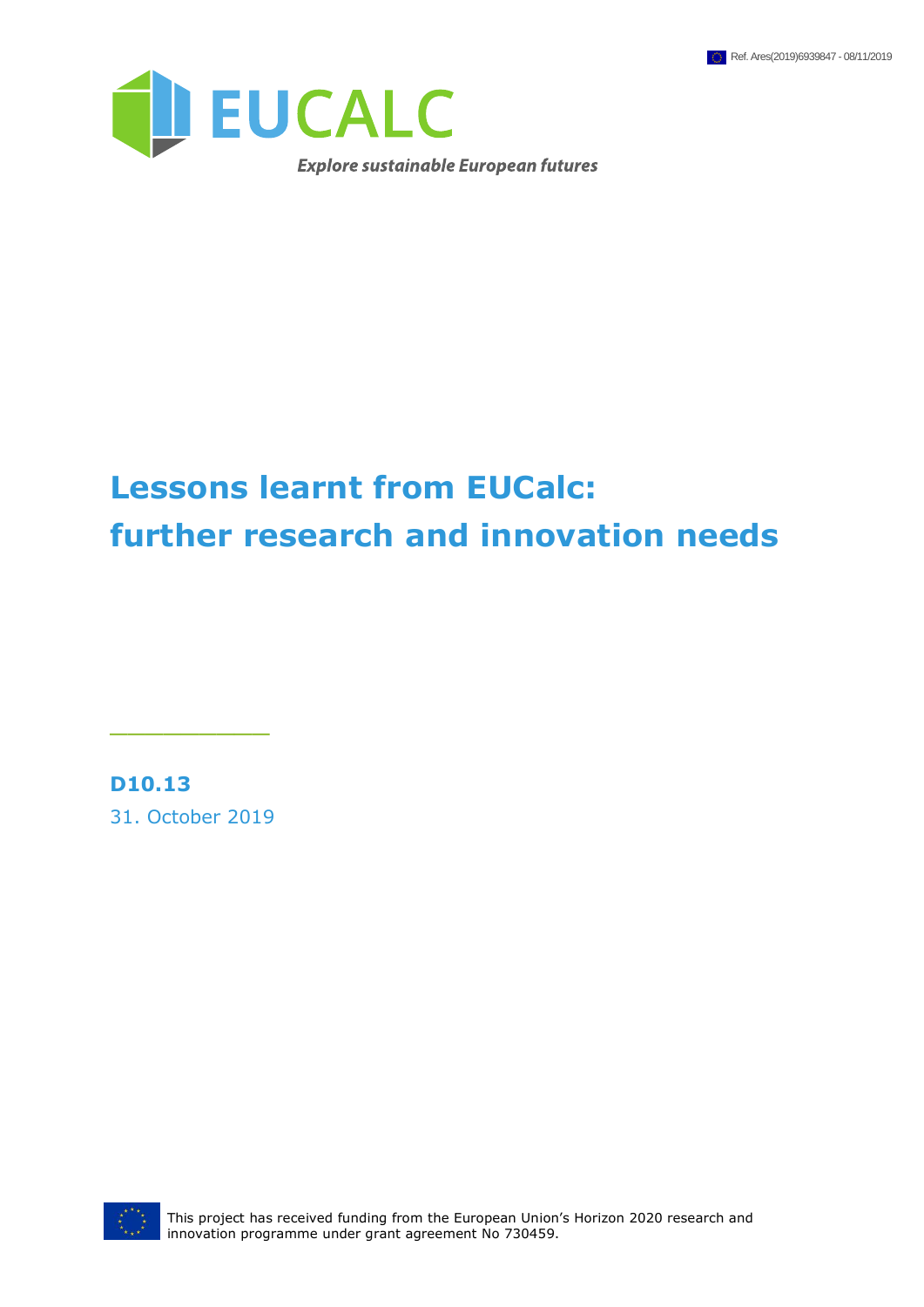

| <b>Project Acronym and</b><br><b>Name</b> | EU Calculator: trade-offs and pathways towards<br>sustainable and low-carbon European Societies - EUCalc |
|-------------------------------------------|----------------------------------------------------------------------------------------------------------|
| <b>Grant Agreement</b><br><b>Number</b>   | 730459                                                                                                   |
| <b>Document Type</b>                      | Report                                                                                                   |
| <b>Work Package</b>                       | 10                                                                                                       |
| <b>Document Title</b>                     | Lessons learnt from EUCalc: further research and<br>innovation needs                                     |
| <b>Main authors</b>                       | Juergen Kropp                                                                                            |
| <b>Partner in charge</b>                  | <b>PIK</b>                                                                                               |
| <b>Contributing partners</b>              | All PIs of the work packages                                                                             |
| <b>Release date</b>                       | 6. November 2019                                                                                         |
| <b>Distribution</b>                       | Public                                                                                                   |

#### **Short Description**

#### **Quality check**

| Name of reviewer                                    | <b>Date</b> |
|-----------------------------------------------------|-------------|
| N/A as each partner provided input and<br>commented |             |
|                                                     |             |

#### **Statement of originality:**

This deliverable contains original unpublished work except where clearly indicated otherwise. Acknowledgement of previously published material and of the work of others has been made through appropriate citation, quotation or both.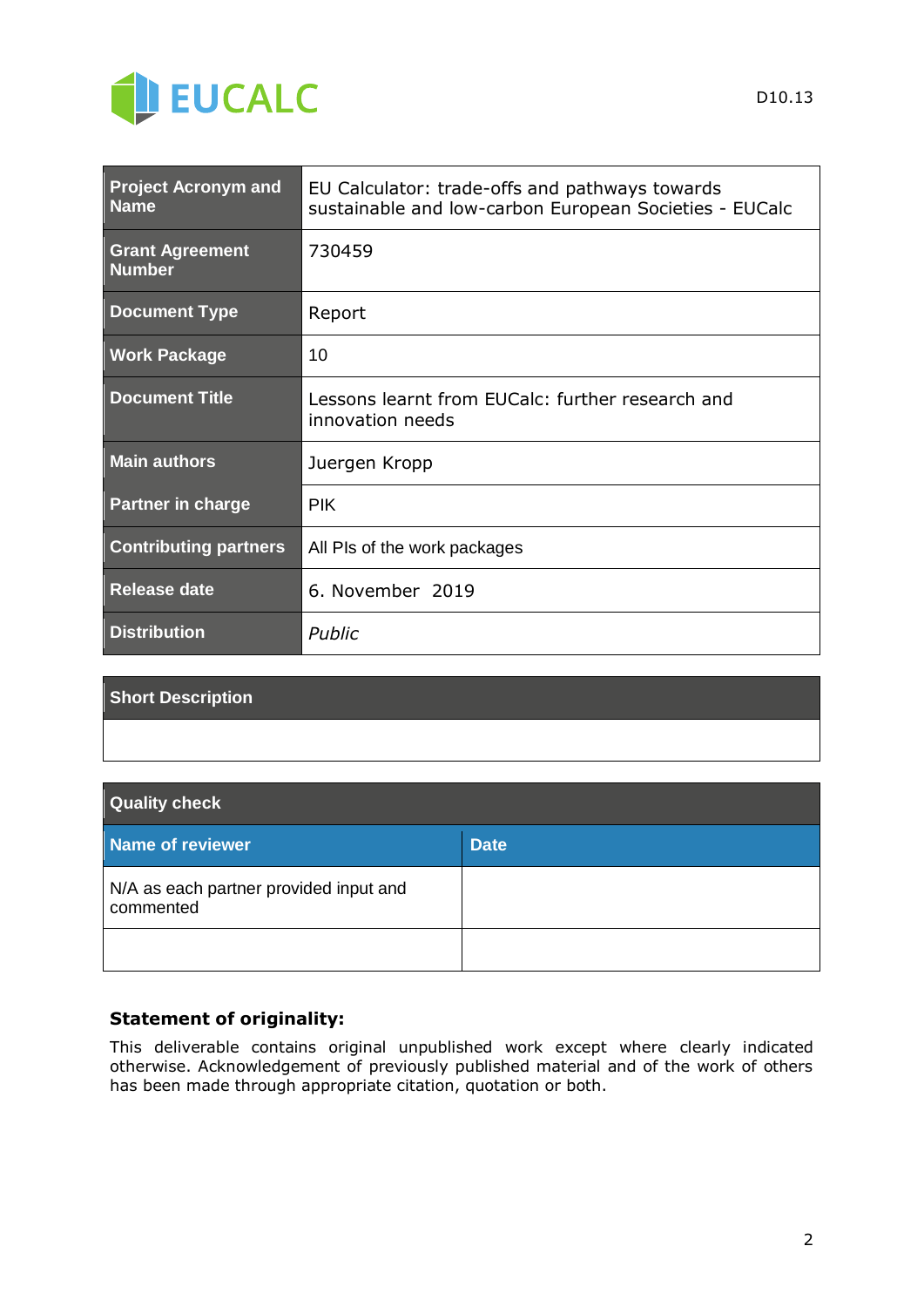

# **Table of Contents**

| 1              |                |                                                           |  |
|----------------|----------------|-----------------------------------------------------------|--|
| $\overline{2}$ |                |                                                           |  |
|                |                |                                                           |  |
| 3              |                |                                                           |  |
|                | 3.1            |                                                           |  |
|                | 3.2            | Achievements and Benefits from stakeholder dialogues  8   |  |
|                |                |                                                           |  |
| 4              |                |                                                           |  |
|                | 4.1            |                                                           |  |
|                | 4.2            |                                                           |  |
|                | 4.3            |                                                           |  |
| 5.             |                |                                                           |  |
|                | 5.1            | Carbon Capturing, Utilization, and Sequestration (CCUS)13 |  |
|                | 5.1.1<br>5.1.2 |                                                           |  |
|                | 5.2            |                                                           |  |
|                | 5.2.1<br>5.2.2 |                                                           |  |
|                |                |                                                           |  |
|                | 5.3.1<br>5.3.2 |                                                           |  |
|                | 5.4            |                                                           |  |
|                | 5.4.1<br>5.4.2 |                                                           |  |
|                |                |                                                           |  |
|                | 5.5.1<br>5.5.2 |                                                           |  |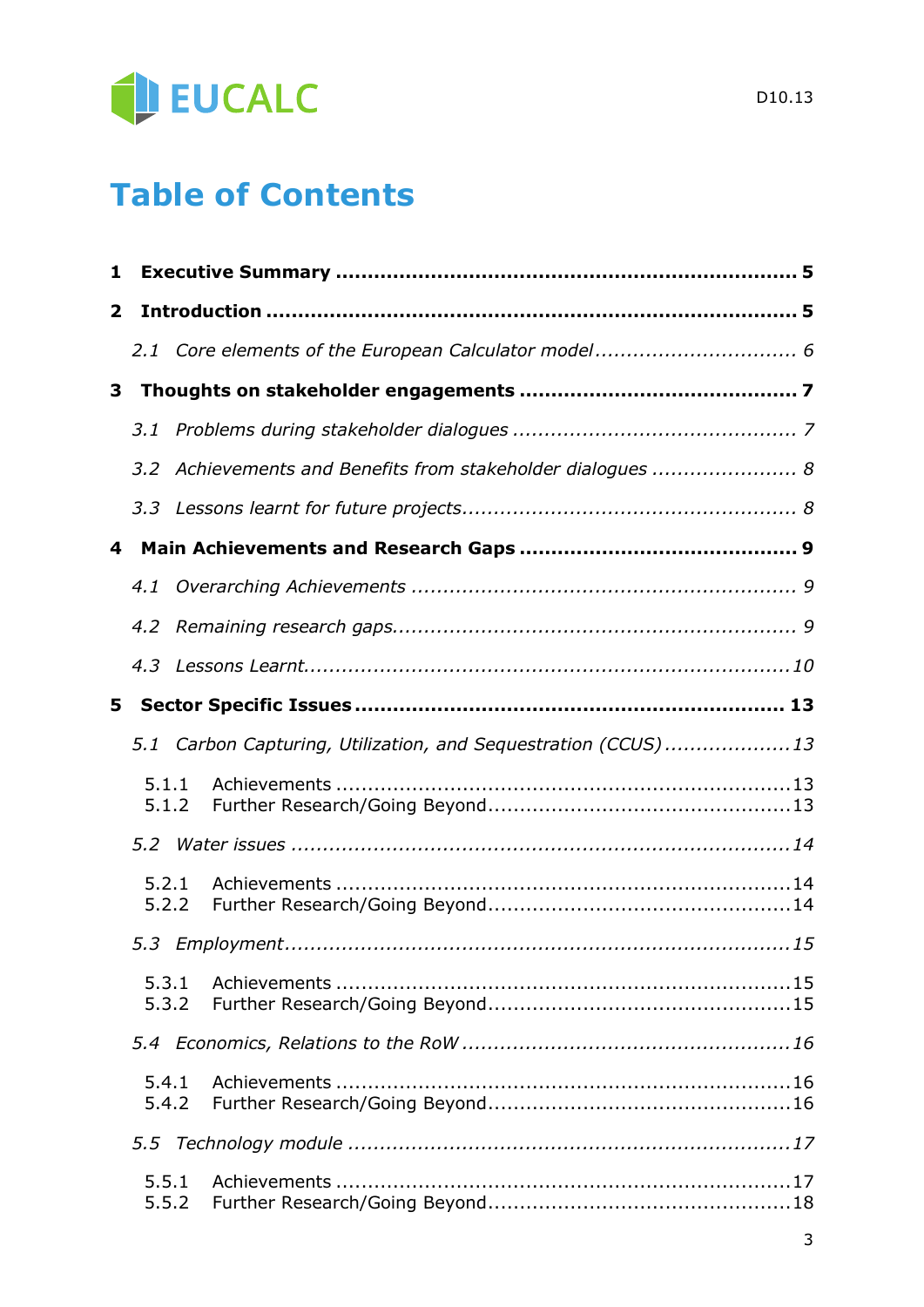

| 7 |                            |  |
|---|----------------------------|--|
| 6 |                            |  |
|   | 5.12.1<br>5.12.2           |  |
|   |                            |  |
|   | 5.11.1<br>5.11.2           |  |
|   |                            |  |
|   | 5.10.1<br>5.10.2<br>5.10.3 |  |
|   |                            |  |
|   | 5.9.1<br>5.9.2<br>5.9.3    |  |
|   | 5.9                        |  |
|   | 5.8.1<br>5.8.2             |  |
|   |                            |  |
|   | 5.7.1<br>5.7.2             |  |
|   |                            |  |
|   | 5.6.1<br>5.6.2             |  |
|   |                            |  |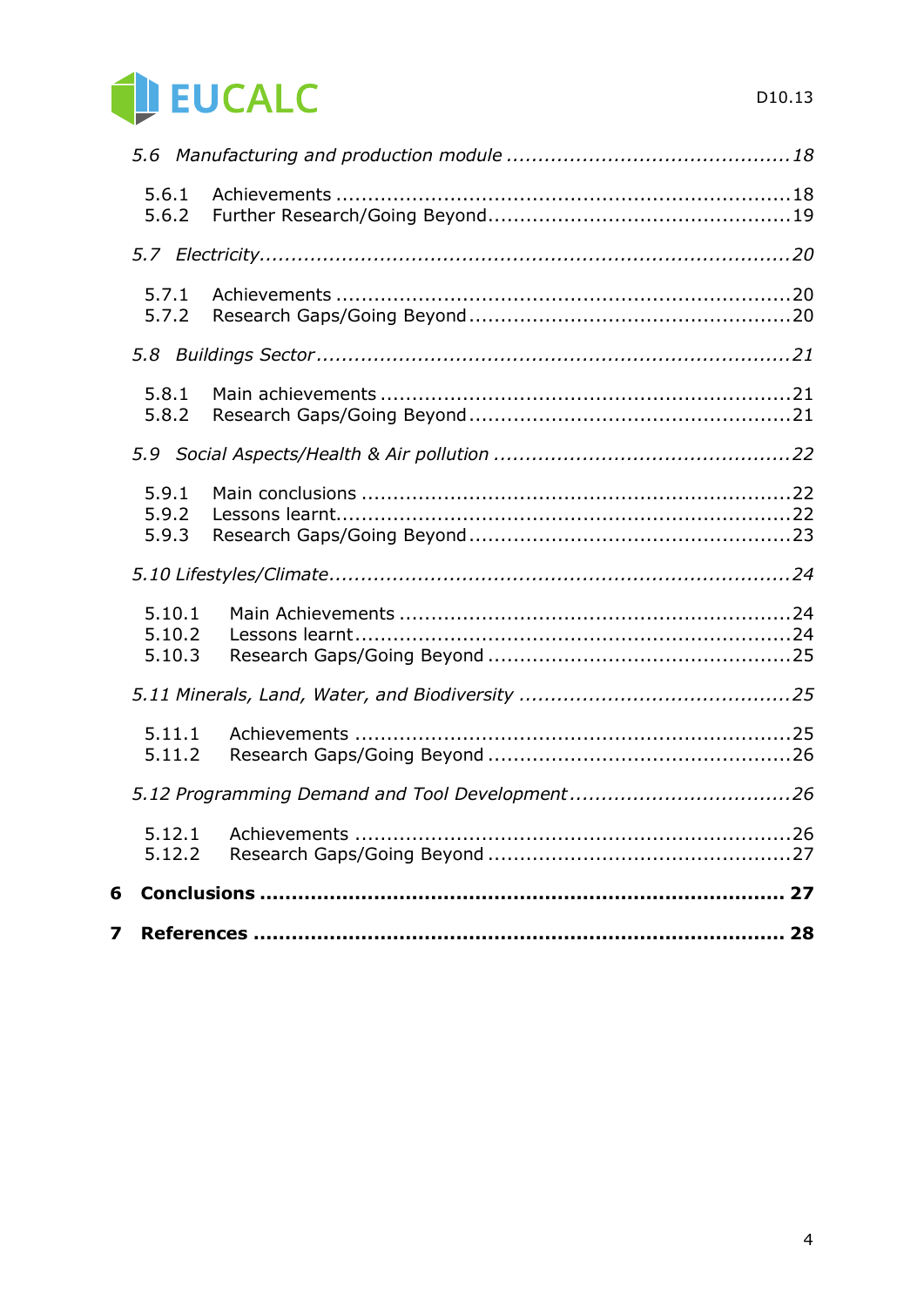# **JEUCALC**

# **1 Executive Summary**

This report summarises the main achievements, lessons learnt and still open research gaps the European calculator project has identified during the course of its project work. The following text provides an overarching view on the main findings of the project, how decisions have been made and which problems persist. All partners provided first-hand information on their particular challenges they were facing. Several point have been identified which could be improved and can create directions for further research.

# **2 Introduction**

The mission of the European Calculator (EUCalc) Project is to develop a new model for an assessment of climate protection solutions for Europe as a whole and for European Member states plus Switzerland. Given the complexity of the interrelations between energy demanding/supplying sectors it is currently difficult for stakeholders to maintain a sound overview of potential pathways. Consequently, EUCalc developed a new approach which covers all GHG emitting sectors and many related resources, but simplified the interrelationships between sectors by cutting some of the most complex feedback loops in the least impactful links. All users can have access to the model and play with contrasted assumptions about future developments in Europe as a whole and for each member country. The model is rooted between pure complex and dynamic society-energy system and integrated impact assessment tools. It introduces an intermediate level of complexity and a multi-sector approach that is based on codesign with scientific and societal actors. The model relates emission reduction with human lifestyles, the exploitation and/or conservation of natural resources, job creation, energy production, agriculture, costs, etc. in one highly integrative approach and tool which enables decision makers to get real-time policy support underpinned by comprehensive trade-off analyses (cf. Figure 1). The approach therefore is pragmatic as it addresses the need of politicians and experts. This deliverable sums up the experiences made during the course of the model development. It shows that it was a tremendous endeavour to develop a completely new approach from scratch within a time horizon of three years. To some extent, the time required, the complexity and interdependencies between the sectors, the necessary and very specific coordination amongst the partners, the very intensive stakeholder dialogues, the underlying programming challenges as well as the necessary quality checks, were underestimated. This caused delays and ended up in the request for a four-month project extension. However, despite of these shortcomings the project could be steered to a good end, i.e. the promised tools and model are developed. Nevertheless, some shortcomings remain and it is the purpose of this deliverable to discuss the lessons learnt and where the EUCalc consortium still sees research gaps and therefore the need for further developments.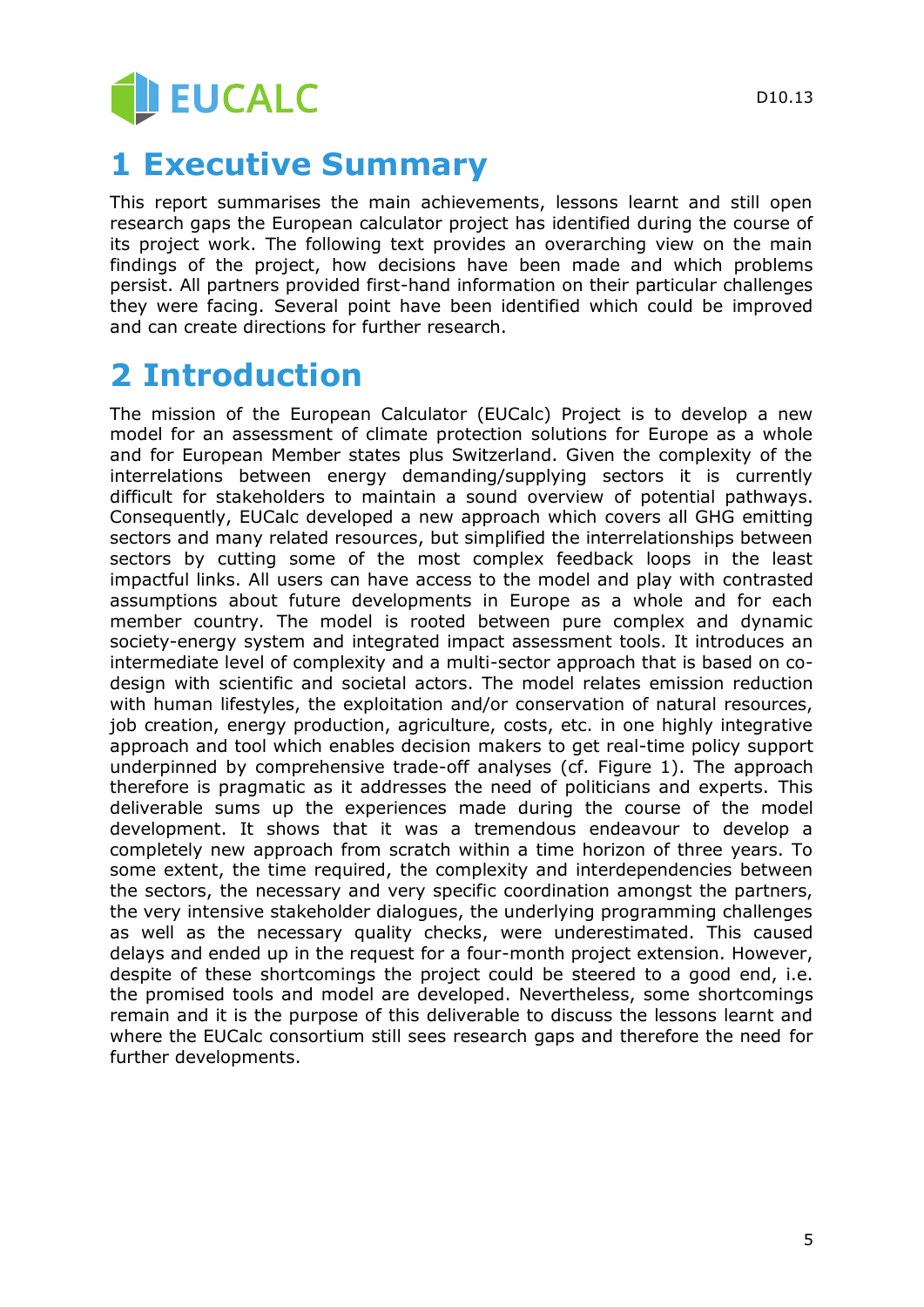

| $\bullet\bullet\bullet$<br>eucalc                                                                                                                         | $+$<br>$\times$                     | o<br>$\circ$<br>☆<br>$\left( \mathbf{B} \right)$                                                                                                                                                                                                                           |
|-----------------------------------------------------------------------------------------------------------------------------------------------------------|-------------------------------------|----------------------------------------------------------------------------------------------------------------------------------------------------------------------------------------------------------------------------------------------------------------------------|
| <b>EUCALC</b>                                                                                                                                             |                                     | 31.1<br>43 Gt                                                                                                                                                                                                                                                              |
| Pathway                                                                                                                                                   |                                     | Emissions Energy Transport Buildings Industry Land-use Agriculture Water! Air Climate! Jobs Costs World                                                                                                                                                                    |
| Choose example pathway for Europe:<br>Behaviour and tech                                                                                                  | $\left  \cdot \right $<br>$\bullet$ | GHG emissions \                                                                                                                                                                                                                                                            |
|                                                                                                                                                           | Europe +                            | Greenhouse gas emissions<br>$\equiv$<br>6k                                                                                                                                                                                                                                 |
| Key behaviours<br>> Travel<br>> Homes<br>$\sum$ Diet<br>> Consumption<br>Technology and fuels<br>> Transport<br>> Buildings<br>> Manufacturing<br>> Power | XX<br>XM.                           | 5k<br>4k<br>Electrici<br>3k<br>$\breve{\equiv}$<br>2k<br>total<br><b>Transport</b><br>1k<br>Industry                                                                                                                                                                       |
| Resources and land use                                                                                                                                    |                                     | <b>Buildings energy</b>                                                                                                                                                                                                                                                    |
| > Land and food<br>> Biodiversity                                                                                                                         | $\bullet$                           | <b>Agriculture</b><br>$\circ$<br><b>Land use</b>                                                                                                                                                                                                                           |
| Boundary conditions<br>> Demographics & long-term<br>> Domestic supply<br>> Constraints                                                                   | IXX<br>$\blacksquare$               | $-1k$<br>2020<br>1990<br>2010<br>2015<br>2025<br>2030<br>1995<br>2000<br>2005<br>2035<br>2040<br>2045<br>2050<br>Land use<br>G Fossil Fuels<br><b>Electricity</b><br><b>O</b> Industry<br>Biodiversity<br><b>Transport</b><br>Agriculture<br>Buildings energy<br>$-$ total |

*Figure 1 – The EUCalc Transition Pathways Explorer web application showing greenhouse gas emissions from 1990 to 2050 set to the "Middle of the road" example pathway.*

## **2.1 Core elements of the European Calculator model**

The European Calculator idea was motivated by an idea of Sir David MacKay (Mackay, 2009), the former chief advisor for energy policy of the former UK Dept. Energy and Climate Change. He motivated also the so-called "Global Calculator (GC)", approach, a zero-dimensional supply and demand model for the earth as a whole and for trade-off and co-benefit analyses of society-energy systems. As in the GC, the EUCalc model core is based on a directed graph model comprising different intersection nodes representing information exchange and interrelationships between sectors. In comparison to its origin, the EUCalc approach covers much more complexity, i.e. as it considers many more interrelationships and has as standard resolution the European Member states plus Switzerland. The graph models and calculates energy supply and demand and the conversion of fossil fuels into carbon dioxide emissions. As such this part is not time explicit. The time development is introduced by time series data for each sector, which is needed for the forcing of the model. In terms of scenario calculations the sectors are important. For each of these, so-called levers have been defined on the basis of a sound scientific reasoning process. The ambition level settings of the levers represent scenarios for potential sector developments, i.e. whether a sector and consequently a country or Europe proceeds along a more business usual pathway or is "Apollo"-ambitious in terms of achieving carbon neutrality. As main outcome the European Calculator estimates emission and energy pathways, but also calculates impacts, i.e. on health or job creation Similar to the GC approach stakeholders have played an important role in the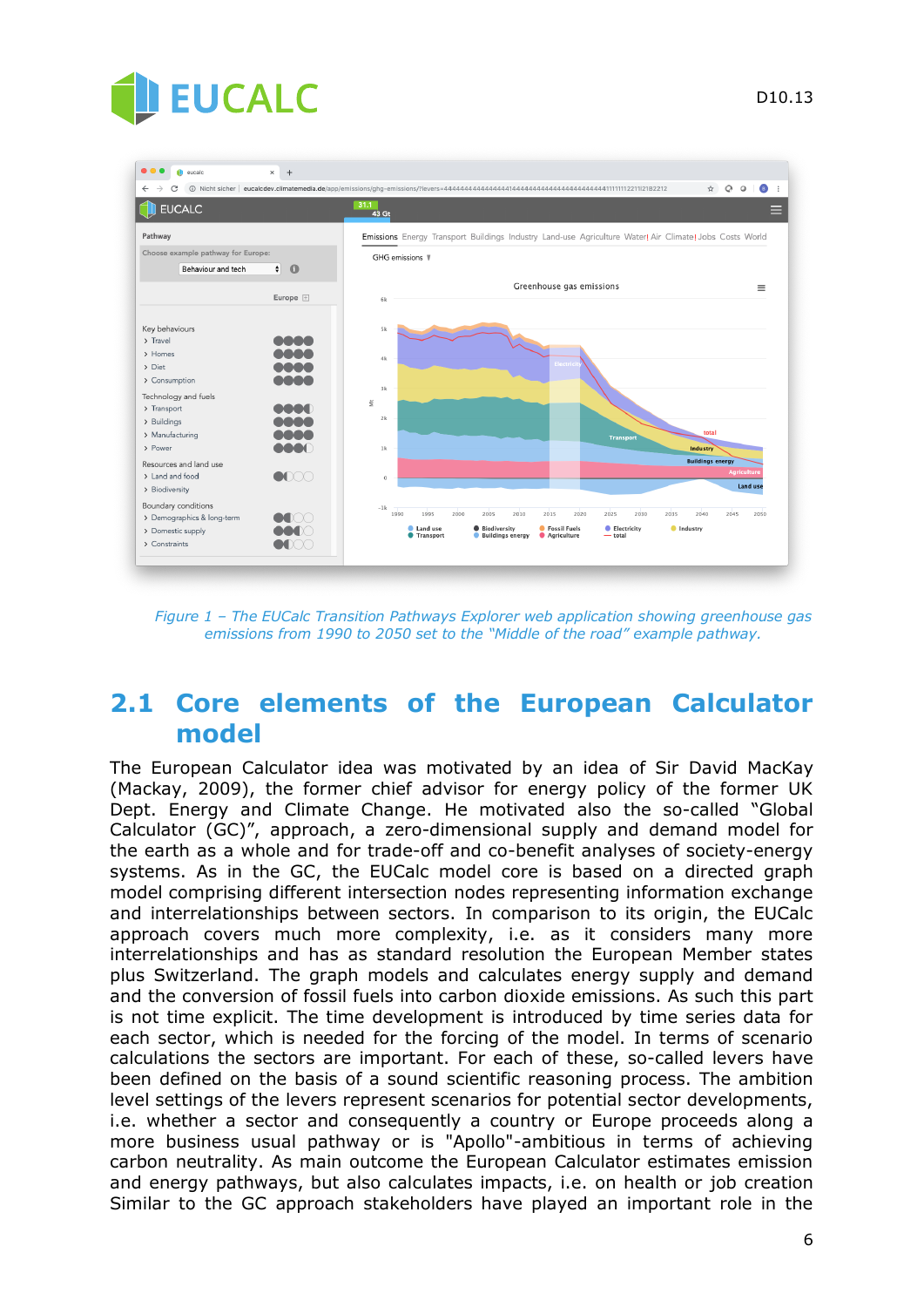

European Calculator project - in two ways. Firstly, stakeholder workshops were organised to estimate and concretize the user demand. Secondly, expert workshops have been organised together with the sector responsible partners. The idea was to gain their views about technological sector developments and societal achievements for countries and for Europe as a whole when it comes to climate protection targets.

This deliverable is mainly organised into three parts. In the subsequent section the main conclusions drawn from the three years of project work will be discussed. This is followed by a description how the stakeholder process in EUCalc was organised and what has been learnt from this exercise. This is followed by a more detailed description of the project as a whole and of sector issues.

# **3 Thoughts on stakeholder engagements**

As climate protection and sustainable futures are socially important tasks which need to be solved in a dialogue and cooperative concerted action EUCalc involved hundreds of stakeholder from the beginning of the project. For all partners these intensive stakeholder dialogues were an experiment creating important insights for the consortium, but also for the form and organisation of such dialogues.

# **3.1 Problems during stakeholder dialogues**

The nature of the EUCalc was accompanied with a strict schedule of the stakeholder dialogues. In general the project had planned three kinds, namely demand concretization workshop, sector expert meetings, and outreach dialogues. While the two previous had been organised the outreach dialogues are still pending. The sector expert meetings were by far the most time demanding, as for each sector experts needed to be identified and the meeting to be prepared from different points of sector views. In terms of a coherent process, it was difficult to find the right timing between the expert workshops and the model development work. The reasons were various a briefly explained in the following:

- Overall, several efforts for the model development were underestimated, which impacted on the stakeholder involvement.
- The whole process was time consuming and resource demanding, also in terms of maintaining continued engagement throughout the development of model to maintain interest and involvement.
- Geographic scope requires a pragmatic approach to stakeholder engagement in terms of capturing knowledge from certain contexts and particular groups rather through representative bodies.
- Would have been greatly assisted if a beta version of the model even for one country – had been available as planned for stakeholder workshops.
- Extension and delay in delivering the TPE had a significant impact on planned outreach to members of the European Parliament.
- The launching of the call for evidence before the model and the TPE were properly usable was in retrospect a significant factor for a limited of feedback.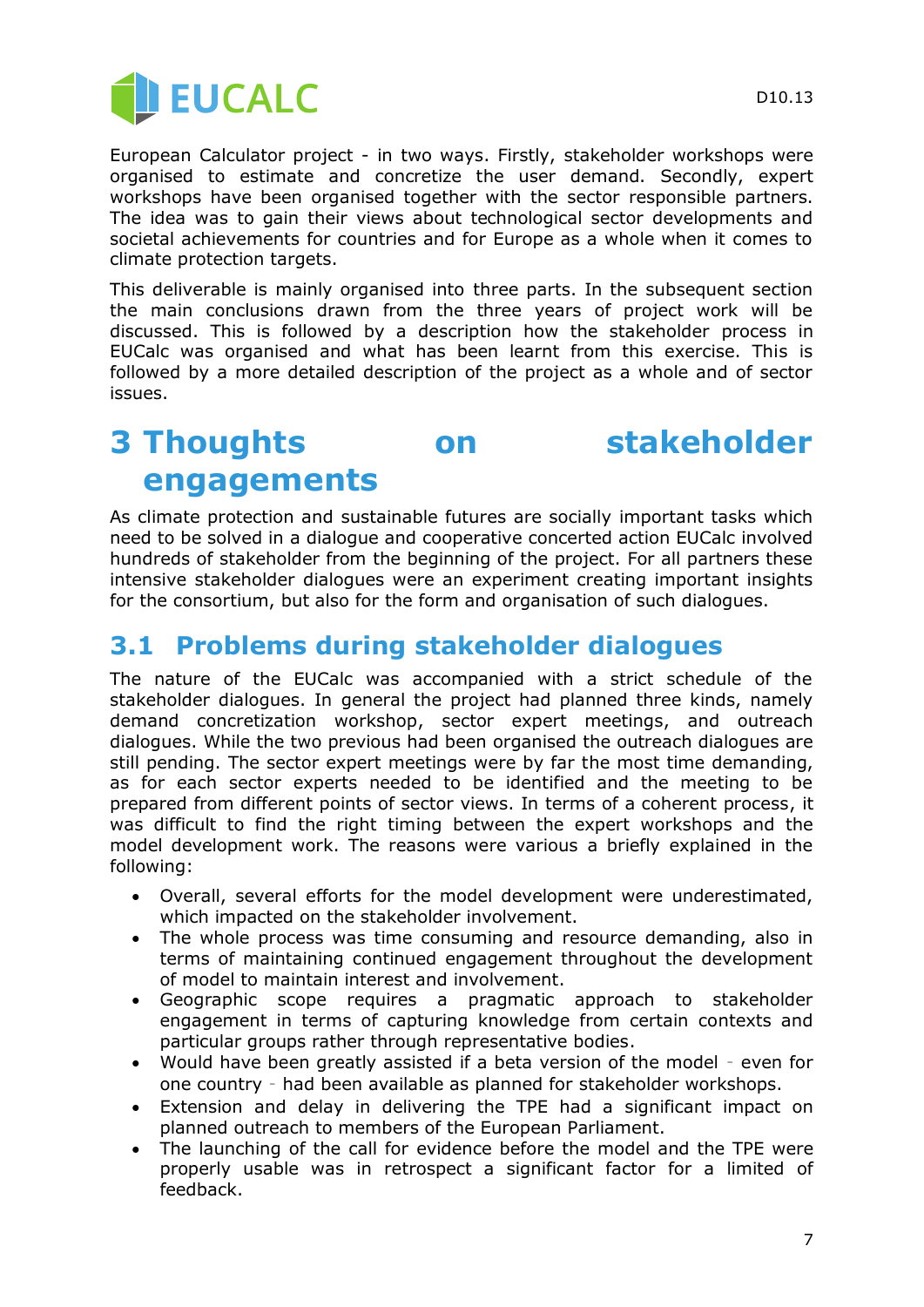

 Of the groups identified as critical stakeholder segments, the outreach to EU Parliamentarians was fractured due to internal deliverable issues. As the parliament was newly elected some efforts need to be replicated.

## **3.2 Achievements and Benefits from stakeholder dialogues**

- Having expert stakeholders in a face to face discussion revealed much richer information on the levers and assumptions and improves the evidence base for the model development.
- It created new collaborations as a result of demands arising from the process of co-design and stakeholder engagement (JRC, IIASA etc.).
- A systematic methodology including a high level of transparency and clarity in input management - produced more consistent and verifiable results.
- A systematic approach to stakeholder mapping broadened thinking about the range and profile of stakeholders and ensures that all major types of stakeholders are given the opportunity to provide input.
- Helps to build a database of potential future supporters and promoters in the dissemination phase.

In general the stakeholder involvement was a very important aspect of the project. It allowed to precise the scope of some modules (e.g., lifestyles and socio-economic impacts) and to gather feedback, for example, on the ambition levels or methods used. However, gathering an exhaustive and balanced "map of stakeholders" was sometimes challenging while the presence of all stakeholders' groups may not be necessary at each stage of the project (for example feedback on the methods used require experts and not policy makers).

# **3.3 Lessons learnt for future projects**

During the early phases of the project it is essential to realistically plan with sufficient time for the team building (experts). This holds for the time planning, but also for preparatory documents. In the EUCalc this was underestimated. Enough time and a sound briefing is a major precondition for a successful stakeholder event. In particular to the EUCalc project some further points were essential:

- to have a strict deadline for recruitment of and agreed with consortium member teams to be in place which occurs early in project,
- to ensure that future projects front load deadlines for crucial products so that the products are ready when required,
- to ensure that future budgets have a research contingency so that new data which surfaces as part of stakeholder engagement can comfortably be built into the modelling process,
- a good phasing of stakeholder engagement is critical in order to maintain interest (e.g. workshops, Call for Evidence),
- project extensions could have unintended consequences (cf. above),
- considering the weighted importance of stakeholder engagement in this type of model and in this project, it would be desirable to have a more advanced academic partner with more deep and theoretical expertise on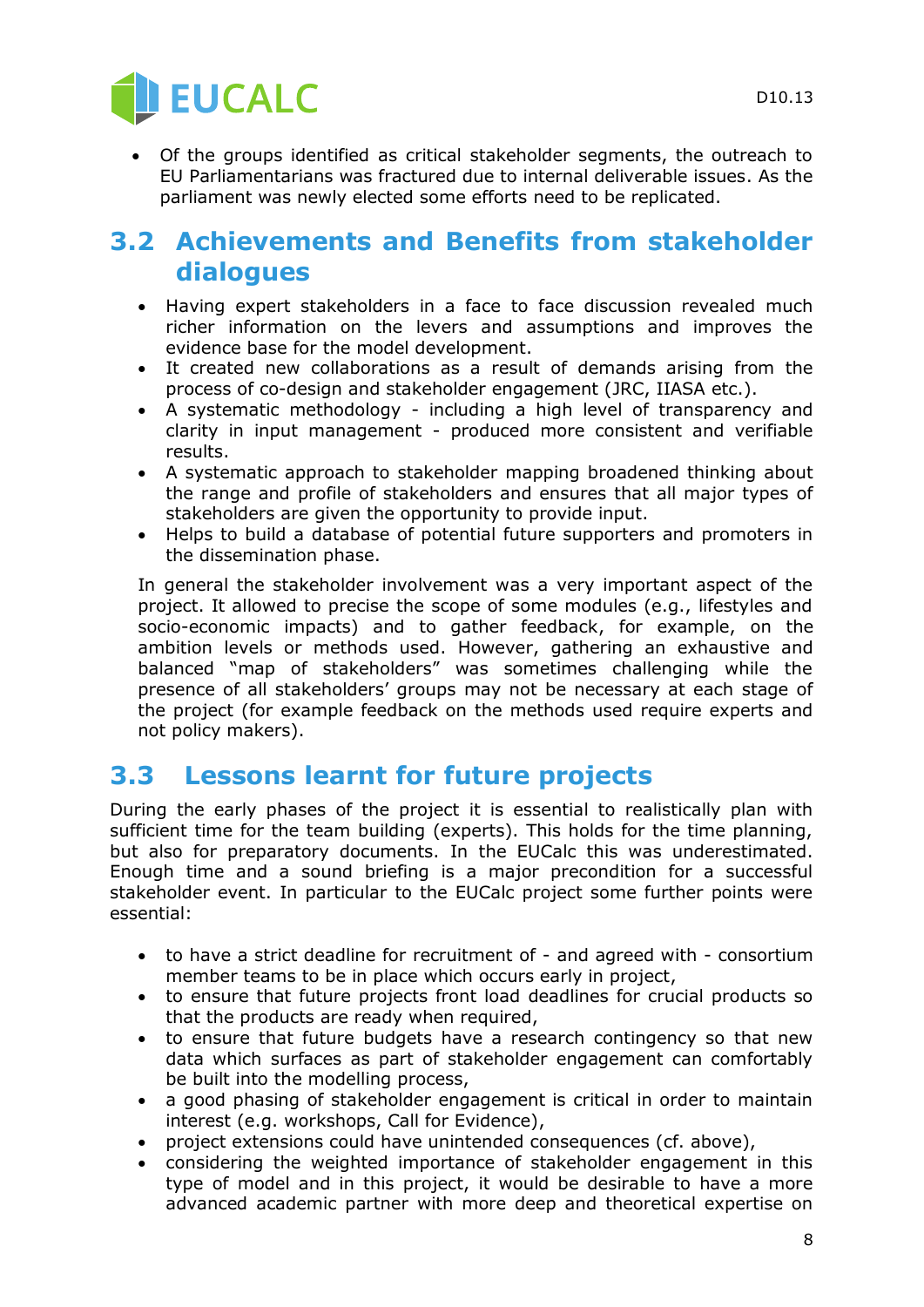

stakeholder dialogues to document the research component of these activities,

 during the stakeholder dialogues many topics were brought into the discussions which could not discussed and integrated completely.

# **4 Main Achievements and Research Gaps**

The EUCalc model goes clearly beyond the GC and other country derivatives in terms of model depth and spatial resolution. This is due to its design outlined in the DoA, although all partners were aware of the fact the idea to develop a European Calculator with a country resolution describing interdependencies and between EU and countries and the rest of the world was an endeavour.

## **4.1 Overarching Achievements**

The EUCalc project has reached the following key achievements:

- 1. The models represents an increased sectoral complexity, e.g., better representation of lifestyles choices, more food groups and production options in agriculture, detailed modelling of land use dynamics, closer link between the demand and supply of electricity (i.e., not only a warning, but production capacity adjusted to satisfy balancing), to mention a few.
- 2. Increased inter-sectoral complexity: the model is one of the most advanced in terms of its coverage of the key value chains. The demand for products (e.g., cars in transport, new houses or fertilizers in agriculture) is connected to material demand (e.g., steel for cars, cement for buildings, and ammonia for fertilizers), which provides clear hints that circular economy could create important impacts.
- 3. Increased spatial complexity, i.e. it has a resolution of 29 countries plus the European Union and the rest of the world as the whole, which for instance, allowed to implement regional (inter-country) electricity balancing (i.e. import-export) or sub-country water scarcity calculations.
- 4. Implementation of new features and additional types of impacts, e.g., impacts on water (consumption, withdrawal, water stress), health, biodiversity, employment, trade, etc..

## **4.2 Remaining research gaps**

Although EUCalc made great achievements, the team also partly underestimated the necessary work load and made too enthusiastic assumptions about the time necessary for sector developments. However, it is a great achievement to have implemented a country resolution and even an extended spatial resolution below the country level for some sectors. This indeed can be improved even further, for example for land use, health, economics and climate. Despite of the achievements the team identified many additional research gaps, namely: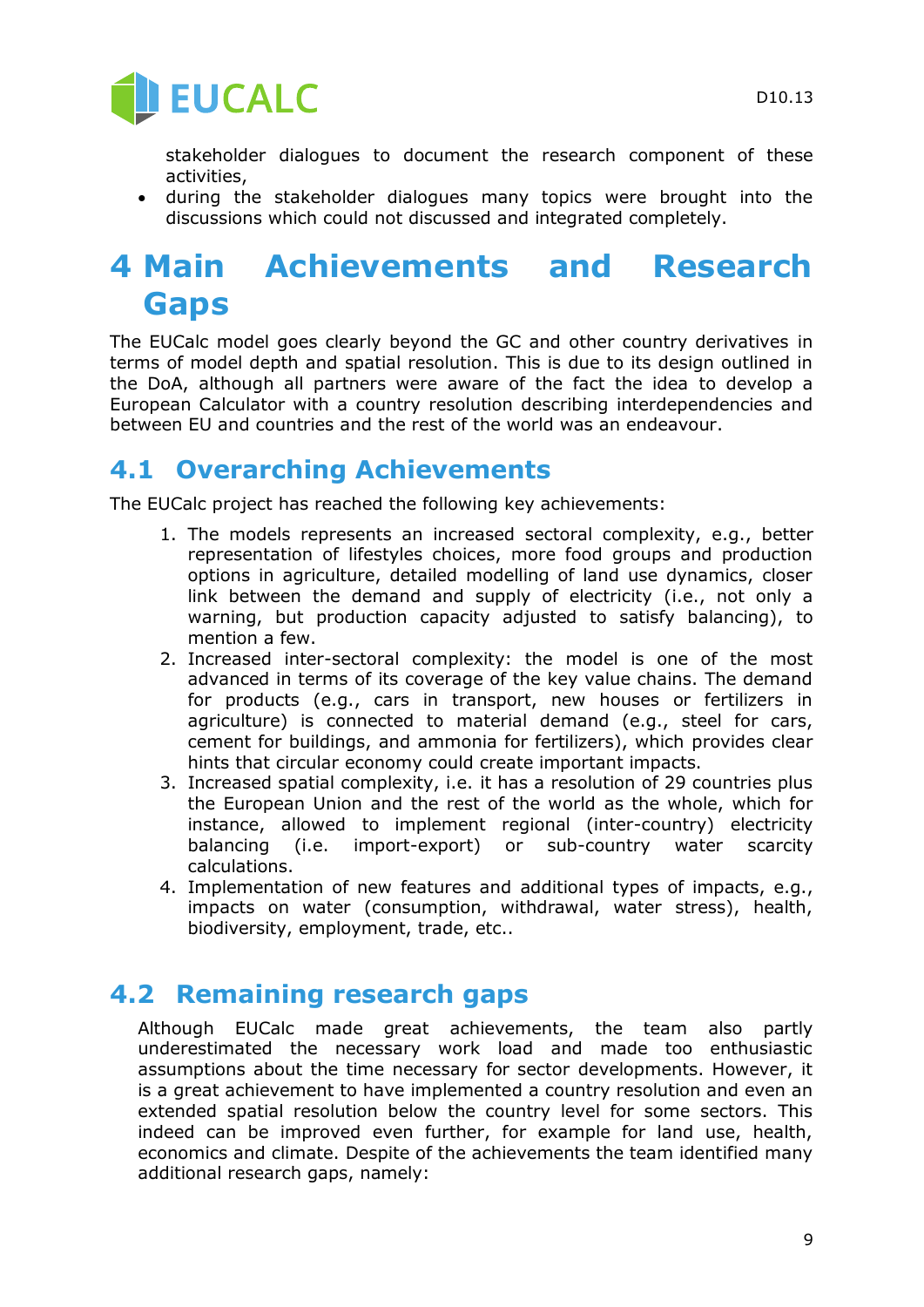

- 1. It was tried to introduce a more economic rationale into the engineeringbased calculator approach. It seems rewarding to investigate, how to better integrate general insights gained from economic models - or an advanced economic rationale - into the calculator model. Some economic constraints, for instance, could be directly included in the lifestyle module, partially driving individuals' behaviours and firms' choices in industry or freight transport.
- 2. In terms of the previous it is also necessary to investigate further the potential feedback loops. In the current version, loops (feedbacks) have been simplified wherever possible in order to keep the complexity manageable and, in particular, to keep the model reasonably fast. However, this puts some severe constraints on several modules. Such a simplified approach was sometimes not optimal given the integrated nature of some problems at hand (see below, more details regarding CCUS, water and employment).
- 3. Some key connections between sectors are also missing in terms of the impact of demand side sectors on electricity balancing alternatives. Demand-side options have been covered with limited details so far.
- 4. The calculator model together with the TPE provides a road forward for policy makers. While EU/country objectives or targets are well represented in the model, the impacts of monetary instruments (e.g., tax and subventions) are more difficult to assess. To provide this information, a policy calculator/interface would be required to translate the "engineeringbased" levers into policy levers, or vice versa. A kind on a more advanced "economic module" discussed above could help achieve this goal.
- 5. Due to the underestimated development load the scientific exploitation of the project results is still pending.

## **4.3 Lessons Learnt**

Compared to existing models, EUCalc offers a wider scope by combining modules such as lifestyles, buildings, transport, agriculture, industry, energy supply, water, employment, etc. It is thus, a unique approach thanks to its detailed representation of society and of the interactions between sectors. As a drawback, the model and TEP are not yet as mature as existing models and it cannot go into the same level of details as models focusing mainly on only one sector. The following conclusions can be drawn from the project work:

- 1. There is a high demand and interest for tools such as the EUCalc Transition Pathways Explorer. In particular, the multi-disciplinary nature of the project and its objectives (transparency; open source regarding assumptions, data, model) received plenty of positive feedback from the research community during conferences and seminar, and from stakeholders during workshops.
- 2. Taking into account the complexity, the time, and the coordination need of the EUCalc endeavour a critical partner selection is needed, as several partners were on very different levels in terms of necessary skills.
- 3. The user-friendly online interface, as well as the emphasis on dissemination and communication (MOOC, policy briefs, educational tool, etc.), is a highlight of the project and is critical to reach the public/stakeholders. One can only regret the limited time available for these tasks, given the delays in the model design. Nonetheless, these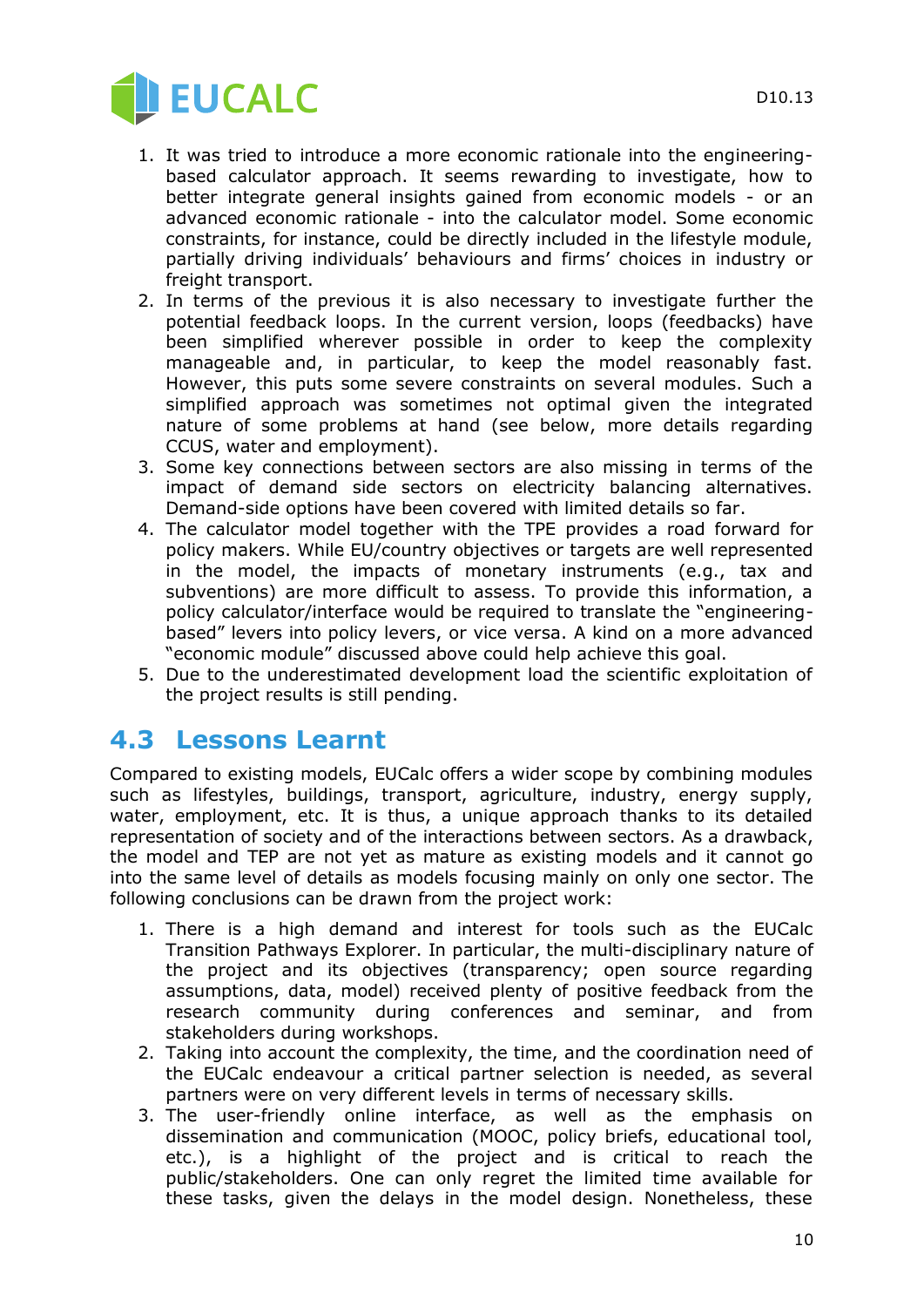

kinds of efforts to bring science to the public/policy makers should be a must for any project.

- 4. Opening the simulation space to the users, thanks to levers and an intelligible exploration interface (the Transition Pathways Explorer, TPE, cf. Fig. 1), allows to simulate a full spectrum of pathways instead of a set of predefined (subjective/narrow) scenarios. This idea, coming from engineering-based calculators, could actually inspire modelling in other fields, as e.g. economics (see research gaps).
- 5. Exchange with stakeholders and input received from the call for evidence provided the impression the TPE web application was highly welcomed. However, many people either think that the tool is too limited to model the very specific sensitivities they want to test, or many others find it too complex. Therefore, it was decided to widen the target group for the simpler my2050 version of the web application.
- 6. The EUCalc model is a data-rich model, i.e. it requires a lot of data to properly calibrate the model and thus appropriately simulate decarbonization pathways. The sectoral and/or spatial granularity needed for this purpose was sometimes not available, or of low quality. Improving/developing such a database would be of great help for research projects similar to EUCalc.
- 7. The use of the KNIME software for sectoral modelling purposes was a novel idea and a strength in accommodating the complexity of the EUCALC model. In particular it supported also partners with less expertise in modelling and programming. This was also geared towards enabling the real time effect for the tool with an increased level of transparency. Indeed, transparency was a feature not just proposed by the consortium, but one element that was demanded by policy makers during the first codesign workshop held in Brussels in March 2017.
- 8. Indeed, KNIME was suggested as one solution in the DoA and it came with a price. The increasing model complexity had the cost, that the "real time" target is still extremely difficult to achieve, because of the fact the KNIME codes needed to be translated to Python. Therefore, it is desired to have a second version programmed in C/C++ and parallelised. Tests have shown that the response time of the system on requests could be increased by at least a factor ten.
- 9. As constructed, the EUCalc model, allows the user to near-freely explore the option space for decarbonization that would otherwise be narrowed down to the constraint of optimum economic feasibility. This is, at the same time, an advantage and a disadvantage. The latter because the EUCalc model cannot contribute in equal terms to the mainstream narrative and provide a range of least costly mitigation paths. The advantage is that it frees users to detect combinations of levers that break long established trade-offs in other modelling exercises. A concrete example of this is the competition between land available for food production and bio-fuels
- 10.A comparison of the EUCalc output with other output from existing models (scenario comparison) is still a task to do. In this context also a formal framework for an uncertainty assessment should be introduced. While some uncertainties are managed with a lever choice, others are possibly not obvious as hidden in interrelationships between sectors. Another point to be crosschecked relates to the potential impact of simplification of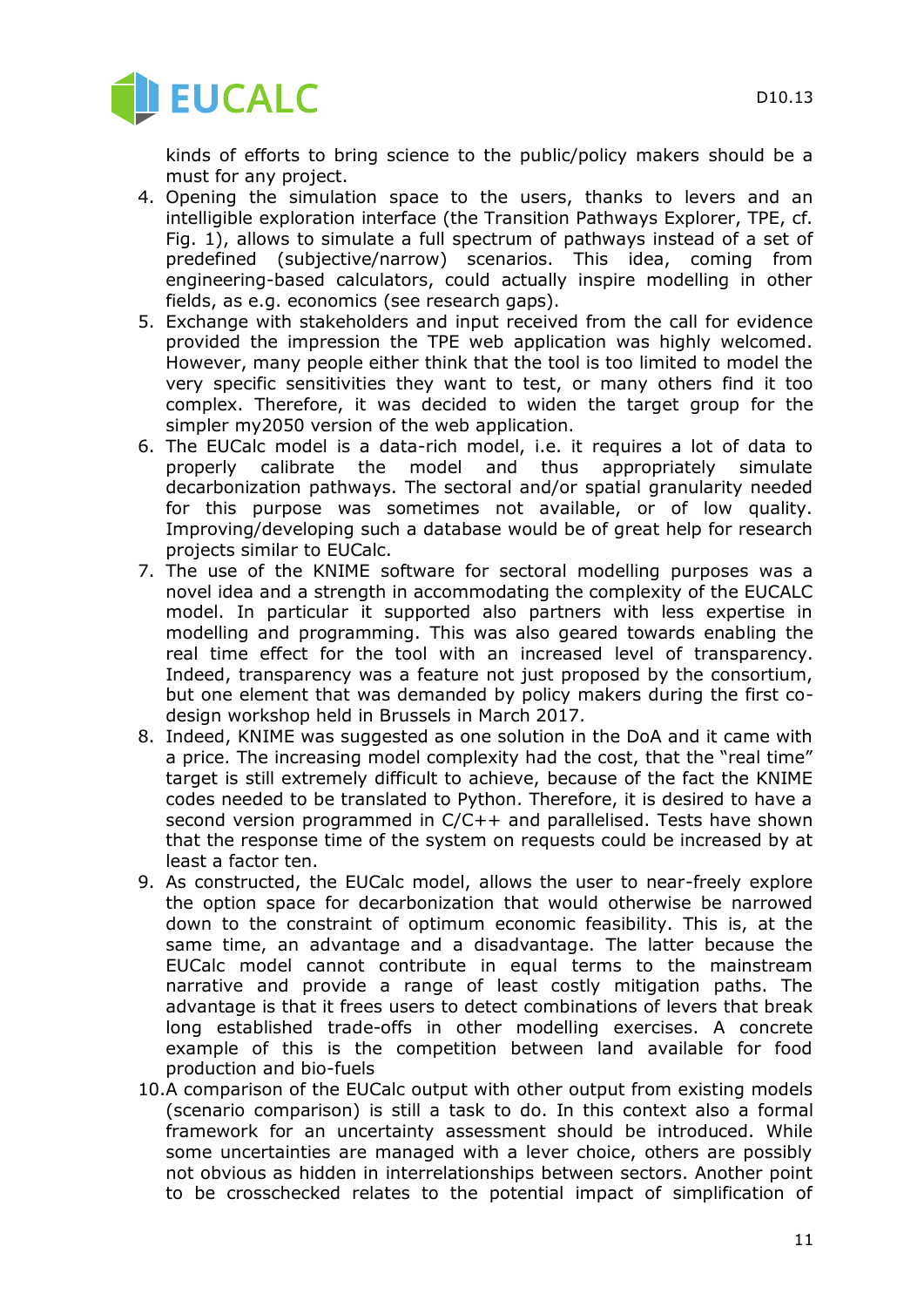

feedback mechanisms. It might be that this could lead to an under- /overestimation of emissions.

- 11.The EUCalc model is a multidimensional model that was transdisciplinarily built. The team had to grapple with the multiple methodological and technical challenges, such as coupling CGE models with I/O models, and speaking a common language.
- 12.On the methodological challenges, each sector has its own needs. For example, multiple spatial resolutions (e.g. from local water basins to European electricity networks); multiple time scales (intra-day to seasonal for power balance, seasons for water, etc.) and multiple databases with heterogeneous level of details.
- 13.Regarding the technical issues, the multi-disciplinary nature of the team provided all the richness that such a team can bring, but also presented as a challenge for achieving scientific robustness. In terms of the latter it is desired to evaluate robustness and consistency (cf. also point 10).
- 14.The number of deliverables (approx 70) was too high and not always necessary in terms of content partitioning, e.g. some could have been merged easily. Moreover, a lot of deliverables relied on the model output which did generate multiple delays in their delivery. Last but not least the internal review process was also very time demanding
- 15.As the project brought together a number of people with different programming experience putting together their contributions following their own logic created some problems. Hence, the quality of the code and programming may not be coherent across modules that could also affect the long execution time of the runs.
- 16.The EUCalc model allows the user to sequentially trace, from demand to supply to emissions, the main leverage points to reduce GHG in particular sector and at an aggregate level. That said, it will remain challenging for non-experts to fully exploit these leverage points given the amount of lever combinations available to reduce emissions. This situation has not improved from previous calculators (see more on research gaps in the respective sector descriptions, point 5 and comments below).

Summing up, EUCalc made many progress and could fulfil promises. However, in some terms the consortium was too enthusiastic in its assumptions. First and foremost this holds for the time. Given the workload 3 yrs was too short.

While the KNIME for developing the code was appropriate, given the complexity of the model, the high number of interfaces between modules, the transparency (as an added value) is questionable. Nonetheless, the code is open source, as well as the documents are available, but considering the time and coding constraints to read and understand it, it could be doubtful that politicians, as the main target group of the tool, will make a deep dive to understand the calculations. For a full understanding scientific competence is still needed (cf. also point 5 above). However, although there is additional complexity inherent in the new EUCalc modelling framework, the EUCalc approach provides a clear step forward, namely in particular:

- An integrative platform that encompasses EU28+1 member states,
- A first take on transboundary issues, and further sector representations,
- A research tool (the online transitions pathways explorer TPE).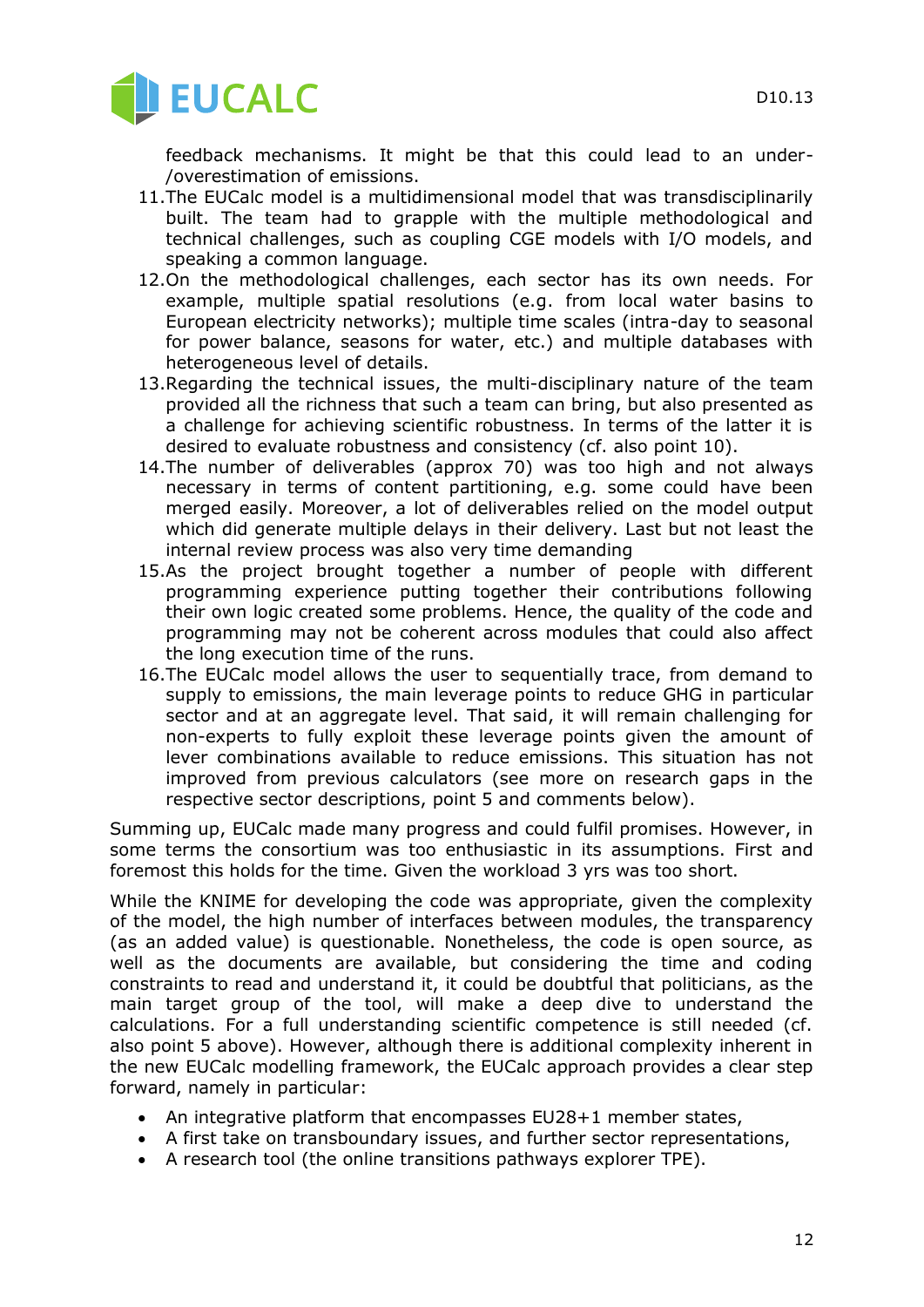

In particular, the complexity of necessary team exchange as well the one related to model has been managed while ensuring at the same time:

- Openness the model and its data are will be fully published and freely available online
- Collaboration the model was built by an European team with input from hundreds of experts
- Simplicity the modelling strived to be as simply as possible, while still including all energy, emissions and a full range of future scenarios, and properly covering the key sector interlinkages
- Transparency using the principles of  $\overline{c}$  co-design' and public calls for evidence ensured significant engagement from all relevant sectors of society

This has led to discontinuities in the user-led, co-design and sector modelling activities. An additional 12 months would have been needed for a final iterative cycle of model development, stakeholder engagement and co-design.

# **5 Sector Specific Issues**

## **5.1 Carbon Capturing, Utilization, and Sequestration (CCUS)**

#### **5.1.1 Achievements**

The CCUS module provides a detailed analysis of the CCUS process by breaking down the carbon flow from capture (CC), sequestration (CCS) and utilization (CCU). The carbon is captured in industry and power subsectors (including biogenic carbon capture) by CC technologies in a process-specific granularity in agreement with technological and economic feasibilities. The CCUS module provides the data as well as the decision support for carbon capture in the other two subsectors. Once captured, the carbon can be either sequestrated or utilized depending on a lever position and on the potential left for sequestration. This CCS potential for EU28 and Switzerland is analysed country-specific according to the geological and geographical limitations, taking into account on-shore and offshore carbon storage potential and including analysis of carbon transportation from sources to sinks (e.g. existing pipelines). This allows to analyse the bottlenecks in carbon transport and sequestration on the European map. If not sequestrated, the carbon is used and transformed into synthetic natural gas, providing a "carbon-neutral" alternative to natural gas since the electricity used for the transformation process (to produce hydrogen) comes from excess renewable electricity.

#### **5.1.2 Further Research/Going Beyond**

Currently, the carbon utilization (CCU) route modelled in the CCUS module is production of synthetic natural gas which is then transferred to the minerals module. Four alternatives (including different fuels and chemicals) were originally considered and aborted due to calculation chain issues. The sequential resolution approach of the calculator does not allow to create "loops" which would send products of the CCUS module to modules upstream of the calculation chain (e.g. the transport, industry, power). This limits the flexibility of the CCUS modelling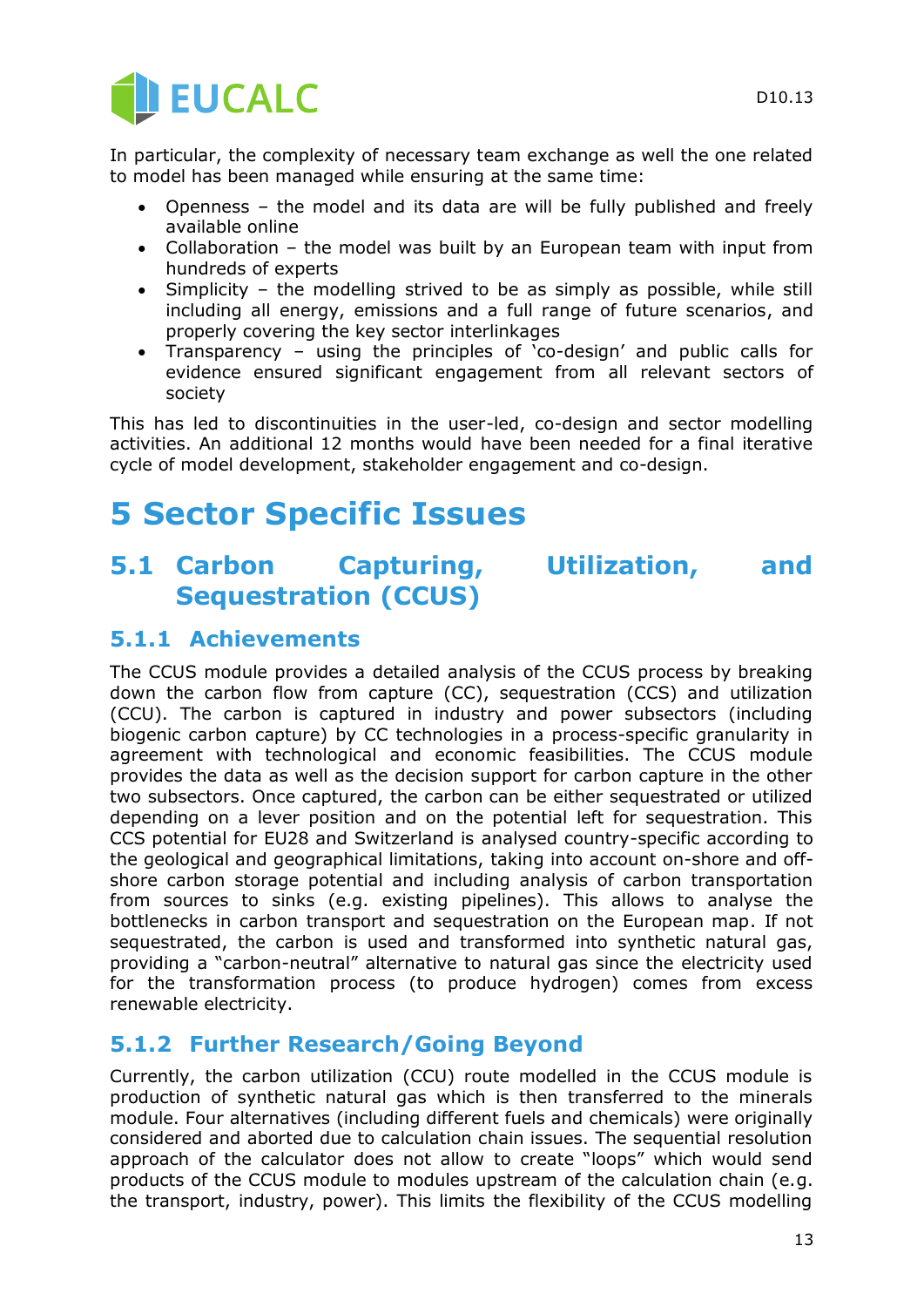

approach, which could only partially be overcome by demand-driven modelling, as is explained in the following paragraph.

The current logic of the CCUS is that the carbon available from the industry and power sectors for capture drives the use and sequestration processes. As an alternative, CCS and CCUS could be modelled independently. While CCS could still be computed thanks to a CC lever (controlling the amount of carbon captured in industry and power), CCU could be determined by the demand of synthetic fuels (also called "e-fuels"). This would allow to deepen the policy narratives for instance in the transport sector where e-fuels could be an alternative to electrification. However, this improvement requires several adjustments of the model. First, direct air capture technologies – currently left out due to their prohibitive cost and heavy energy penalty, which creates a computational loop issue with the power supply module – should be introduced in the model. Second, the conversion road "renewable electricity to hydrogen to efuels" must be better represented in the power supply sector, which also entails a better integration of the CCUS and energy production modules, thereby moving the CCUS module upstream of the calculation chain and making it a "core" module. Indeed, the focus of the CCUS module would move from a mean to limit/decrease the GHG emissions towards a way to produce alternative e-fuels in the context of an increasing penetration of renewables.

## **5.2 Water issues**

#### **5.2.1 Achievements**

In the water module, an enhanced space and time granularity has been implemented to better represent water issues. This holds also for sub-national entities in Spain, Italy, Greece, France, UK and Germany. In the approach two seasons, namely winter and summer are distinguished.

Thanks to the links with sectoral modules (e.g., lifestyle, agriculture, industry, energy), the water module provides a detailed analysis of the sectoral water consumption and withdrawal. In addition, the European map of the water stress (ratio between water consumption and availability for each region) provides information on which regions are at risk and when, and thus on the potential competition for water use, which could jeopardize the food production or the cooling of power plants.

#### **5.2.2 Further Research/Going Beyond**

Hence, the proposal focused on the most intensive sector in terms of energy consumption and GHG emissions. Water issues, although mentioned, were incorporated as an addition. This rationale is reflected in the model since the water module is at the end of the chain, thus limiting the scope of the module. For instance, the impacts of water shortage on the agriculture and energy production system were included directly in the agriculture and power modules using inputs from the climate module. To better represent water issues in a calculator, a more integrated view of the water-energy-food nexus is necessary. This would allow to introduce different water supply options (e.g. desalination, rainwater collection, water treatment and reuse) in the model and thus to better analyse the impacts of water management policies.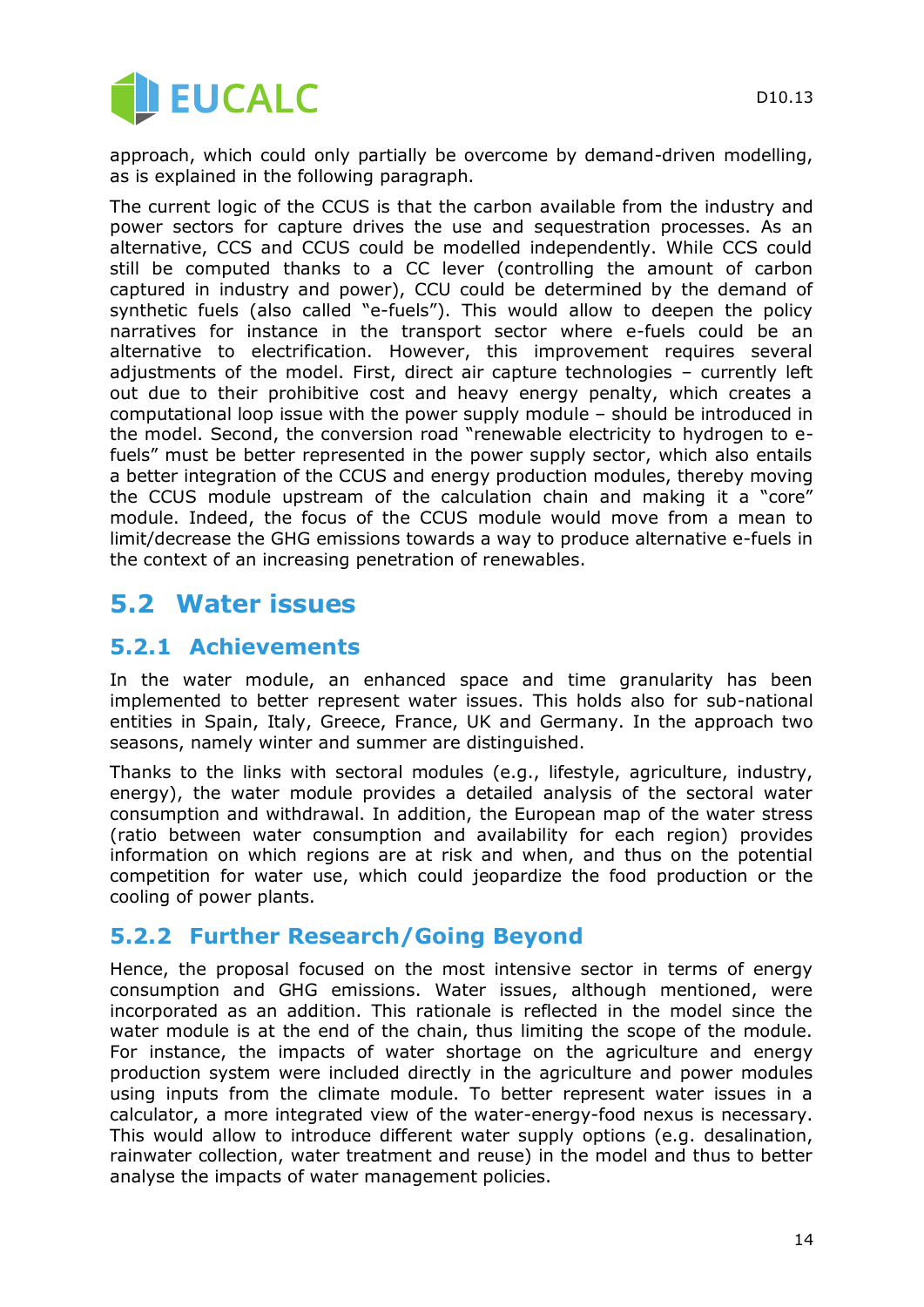

In addition, while the calculator adopts a country resolution, water issues should generally be addressed using a water basin granularity. This was partially tackled in EUCalc by splitting large countries into smaller regions. The resolution adopted represents a trade-off between precision, available information and computation time. Still, it could be adjusted to better fit with water basin borders.

Finally, the calculator country perspective also hides the detailed location of activities. However, this information is crucial since the quantity and quality of water flows are affected by the upstream activities. Hence, the water module presents regional water stress map but could not dive into more details. In particular, water quality issues (e.g. chemical and heat pollution) were left out of the model. One possibility to tackle these issues would be to enrich the calculator with Geographical Information System. Nonetheless, given the complexity of this task, limiting the scope to one country is preferable.

## **5.3 Employment**

#### **5.3.1 Achievements**

The employment module computes the employment impacts (labour participation and wage evolution) for each decarbonisation pathway using a macroeconomic model specifically designed for EUCalc. The detailed representation of the economy allows for a close interface with the sectoral modules (e.g. lifestyle, building, transport, agriculture, industry and power) and to better understand which economic sectors are more affected by a transition toward a low-carbon economy. The inclusion of skill heterogeneity (i.e. educational attainment) provides information on which population groups are more vulnerable, and thus on the needs for education and training. The scope and questions addressed by the module were defined thanks to stakeholders' consultation workshop.

Compared to the existing model and studies looking at the impacts on employment of decarbonization, the employment module offers a larger flexibility and scope. For instance, the model can compute the impacts on employment of lifestyles changes, while those are often overlooked in the literature. Moreover, the Employment module has accessed to detailed sectoral information thanks to the coupling with the sectoral modules. On the other hand, a standard macroeconomic model cannot have the in-depth sectoral representation achieved by the EUCalc modular approach.

#### **5.3.2 Further Research/Going Beyond**

The employment module offers an important methodological contribution for future calculators by trying to reconcile macroeconomic theory with the engineering-based calculator approach. Although successful, the module is just a first step towards integrating more economics rationales in future calculators.

First, in EUCalc, the idea was to derive socio-economic impacts using inputs from the sectoral modules (e.g. industry, agriculture, power, etc.), which model decarbonization pathways. Hence, the employment module is at the end of the chain. This constrained the scope of the module. For instance, the population evolution being given by a lifestyle lever, the impacts of labour mobility (due to differences in wages and skills across countries) could not be assessed. Similarly, because the consumption and production of several commodities (e.g. food, materials, transport) were already fully computed in the sectoral modules,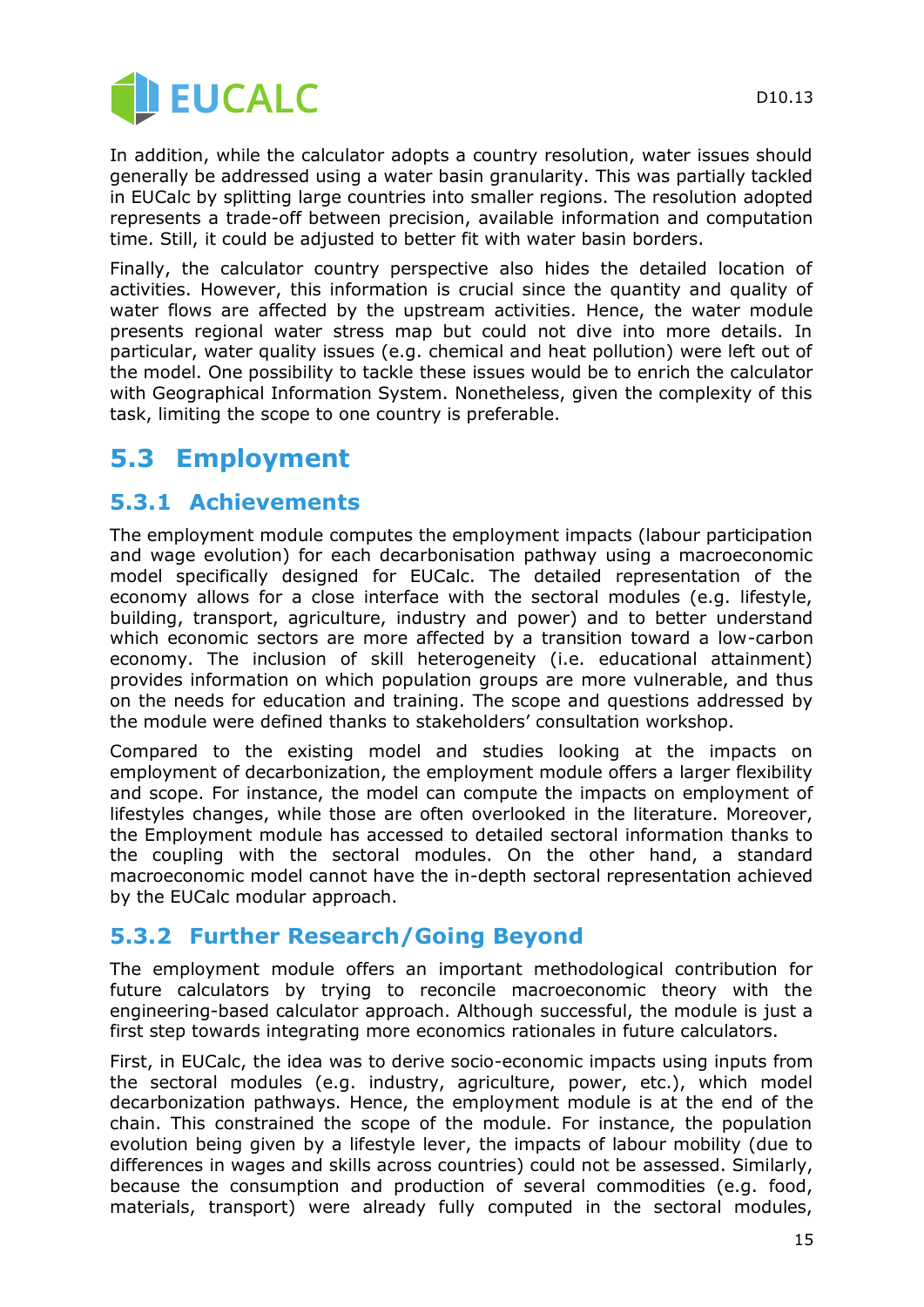

reconciliating the sectoral modules outputs with general equilibrium analysis was at times quite a challenging task. Introducing more economic rationale in all the modules would greatly help to better integrate economic constraints.

Second, the employment module could be enriched to provide a deeper analysis of employment issues. For instance, while the model does introduce skill heterogeneity in workers, it makes the rather unrealistic assumption of perfect workers mobility between sectors. Adjusting this feature would require analysing in details each country labour market and labour policies to understand the drivers of unemployment and the potential issue of skills matching (i.e. workers cannot find firms matching their skills, and reciprocally). This analysis would also allow to better apprehending education and training issues, by letting the workers get education/training in response of skills demand, while the workers skills are currently exogenously given by a scenario.

Finally, while the employment module was designed to assess the impacts on employment of decarbonization pathways, it would be possible to analyse broader questions related to employment using a calculator. For instance, policies such as labour taxation, minimum wage, or legal working hours could be assessed by introducing in the framework labour policy levers.

## **5.4 Economics, Relations to the RoW**

#### **5.4.1 Achievements**

Reaching carbon neutrality in the EU contributes to global emission reductions, but it is only part of the efforts to tackle climate change, due to the presence of carbon leakage and because the EU's share in global emissions (and GDP) has been and is decreasing over time. In order to describe the relationship between countries and to the rest of the world GTAP was exploited and particular scenarios calculated.

- Combination of engineering type and CGE type modelling approaches: In order to quantify the transboundary effects of decarbonization pathways, that are set by the user of the EUCalc Transition Pathways Explorer, data and results from "core" modules (demand and supply sectors) of the EUCalc model are converted to exogenous shocks for the GTAP-EUCalc computable general equilibrium model to simulate perturbations to a projected baseline of the world economy in 2050. Results of these calculations are then provided to the TPE.
- "Closeness measure": Since the trade module (GTAP-EUCalc CGE) simulates the transboundary effects of only a small subset of the pathways that can be set by the user of the TPE, a measure has been designed to find the "closest" pathway for which there are GTAP-EUCalc results to the one set by the user. The measure is based on the differences in sectoral energy consumption shares of a given pathway with respect to the ones of a baseline.

#### **5.4.2 Further Research/Going Beyond**

 The need to fully characterize/model the de-carbonization pathways of the other major economies and emitters in the rest of the world; after all, most current projections point to a "smaller" rather than "larger" EU by 2050, as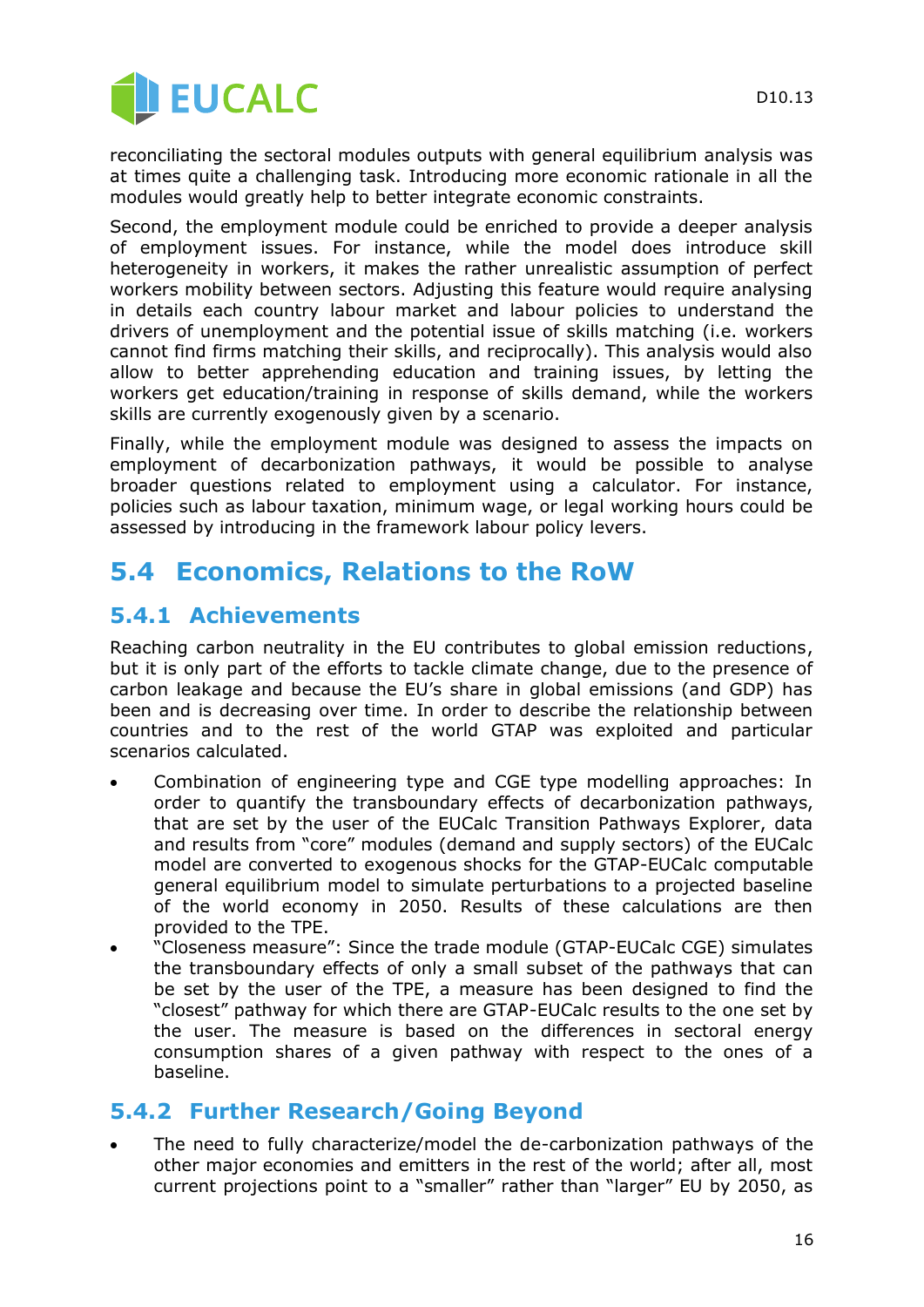

compared to the EU of today, as measured in terms of total GDP and emission.

- Modify GTAP-EUCalc structure to include the investments needed to achieve technological changes (e.g. create parallel industrial sectors with a different intermediate consumption structure and different/higher costs)
- Analyze how different policy instruments may achieve typical/important decarbonization pathways envisioned in the core modules, rather than simply assuming cost-free technological changes on the supply side and preference shifts in the consumption side.
- It is of interest to design a more advanced economic module, which would rely more on economic theory/assumptions, but in parallel would let the users simulate their own scenario (via economic levers). Opening the space of scenarios to the users would be a great value added with respect to standard economic models, which are sometimes described as "black-box".
- The calculator provides a road forward for policy makers. While EU/country objectives or targets are well represented, the impacts of monetary instruments (e.g., tax and subventions) are more difficult to assess. To provide this information, a policy interface would be required to translate the "engineering-based" levers into policy levers.
- Several new features were implemented into EUCalc (cf. text). Additional environmental and socio-economic indicators could be implemented. For example, poverty analysis and distributional effects (inequalities) could be obtained by refining the macroeconomic model, e.g. used in the employment module.
- Analyse how generalized findings from economic models (such as international elasticities, parametrized leakage measures) could enrich the calculator approach without the need for genuinely marrying the two modelling worlds (which might lead to prompt divorce anyway).
- $\bullet$

# **5.5 Technology module**

## **5.5.1 Achievements**

In dynamically changing environment like energy systems, a high level of technological disaggregation and the appropriate representation of technology options and dynamics need to be adequately captured by the model. The technology module serves as a repository including all relevant information on technology development. It is a hub to provide information on

- technology efficiency,
- specific energy consumption factors (incl. feedstock),
- product material composition,
- lifespan or lifetime,
- specific emission factors  $(CO_2, CH_4, N_2O)$ ,
- costs (CAPEX and OPEX),
- learning rates,
- energy self-consumption,
- and fuel prices,

until 2050 and each ambition level. Currently, the technology matrix includes: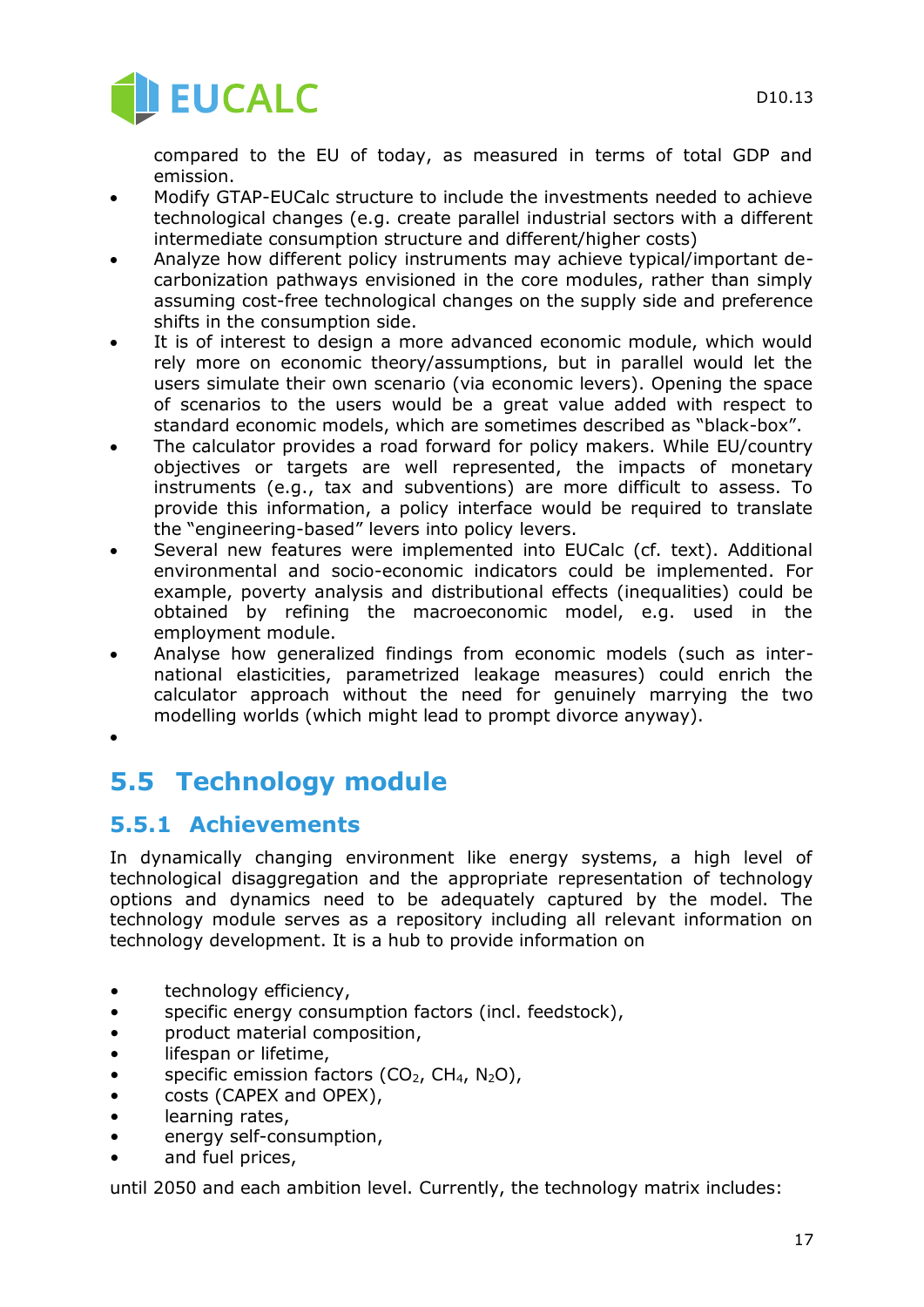

- 59 transport technologies,
- 38 buildings technologies (appliances, heating and cooling, renovation),
- 21 manufacturing and production technologies,
- 12 carbon capture storage and use technologies,
- 12 power generation technologies,
- 5 storage and balancing technologies,
- and 21 domestic products in agriculture (livestock and afw).

#### **5.5.2 Further Research/Going Beyond**

Within the project, there has been an attempt to consolidate assumptions and data sources with other modelling initiatives (cf. Fig. 2):

#### **EUCALC** Current technology matrix initiatives Organisation Comment Person - Linked to ReInvent, focus on meat, paper, plastics, and steel<br>- Data is used in IMAGE model<br>- MIDDEN not opensource and NL specific · Mariesse van Sluisveld (PBL)<br>· Clemens Schneider (Wupperta PBL<br>Wuppertal - Clemens Schneider (wuppertal)<br>- https://www.pbl.nl/en/middenweb • Tom Wyns (Matilda Axelson as focal politics://www.ies.be/files/Addenda 0.pdf • Structured per technology (~150 technologies)<br>• It is not clear for which model this data is used Tom Wyns (Matilda Axelson as focal point) Institute for European Studies • Structured per technology (~80 technologies)<br>• Source for the DDP **IDDRI** • Chris Bataille Dr. Tobias Fleiter<br>https://ec.europa.eu/clima/sites/clima/files/strategies/2050<br>/docs/industrial\_innovation\_part\_1\_en.pdf Fraunhofer • Currently developing a technology matrix Simon Fraser University · CIMS model · Mark Jaccard Structured per technolgy (~100 technologies, ~25 in industry, wider quantitative scope (water, particles,...)<br>
Linked to EUCalc Climact, Oegut • mc@climact.com IEA  $\bullet$ credible but difficult and expensive to share data (e.g. GlobalCalc, · Davide d'Ambrosio CWF) Relies on underlying suppliers EU JRC **IDEES** database (through Potentia model) BREF (Bat REFerence document, encyclopaedic, but refreshed every 10 years and not user friendly format) • University College London should be interested<br>• VITO will have a DB in 2021 Various universities TIMES/MARKALtechnology matrix • TIMES/MARKALtechnology matrix<br>• Appears to plug on other sources · energy.transition@dnvgl.com<br>• Link DNV GL · open data base, only energy forecast data?

More effort should be directed towards consolidating these initiatives.

# **5.6 Manufacturing and production module**

#### **5.6.1 Achievements**

In the manufacturing and production module, an enhanced coverage of industrial sectors compared to previous approaches has been implemented. These comprise:

- Iron and steel
- Cement
- Basic chemicals
- Ammonia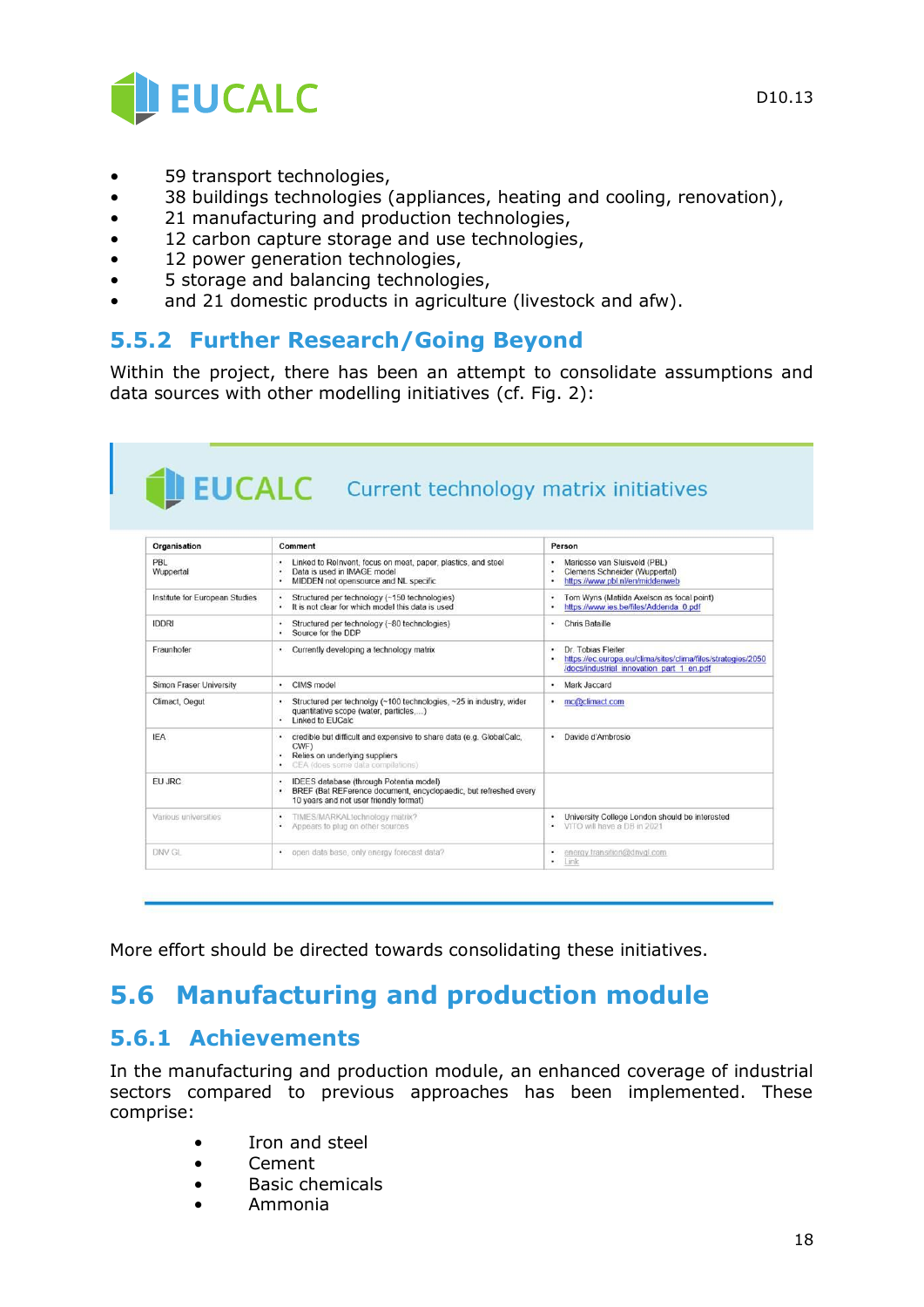

- Paper
- Aluminium
- Copper
- Glass
- Lime
- Wood and wood products
- Textiles and leather
- Food, beverage and tobacco
- Machinery equipment
- Transport equipment
- Other industries

Through a product-to-material link based on activities on the demand side (transport, buildings, and lifestyles) a clear understanding of linkages between demand and supply is represented and can be communicated by the TPE. The direct outcomes are energy as well as emissions, which are calculated within the module workflow. The following sub-modules water, power supply, storage, employment, air pollution, carbon capture storage and use as well as agriculture depend on inputs from the manufacturing module.

The mining sector ought to have been modelled within the industry sector. This would have enabled everything associated with industry sector being handled in one sector.

The EU development and progress have considerable impact on economic reserves and raise the question of fairness in mineral resource attribution. Quarrying in Europe has little impact on GHG emissions hence the absence of emissions in the mineral model.

#### **5.6.2 Further Research/Going Beyond**

- Further research should put an emphasis on the development of innovative production technologies and process innovations, which enable a large-scale deployment.
- Industrial roadmaps and pathways developed in recent years at sectoral and/or national levels give some insights into the CAPEX (capital expenditures) and OPEX (operational expenditures) needs for industrial  $low$ - $CO<sub>2</sub>$  transformation. However, there is currently no estimate of aggregate additional CAPEX needs across EIIs in the EU towards 2050 reduction pathways.
- For most energy intensive industries, the current production location has significant strategic value (e.g. connections to infrastructure and logistics, proximity to raw materials supply chains and/or customers). A higher spatial granularity therefore would be necessary.
- The role of EU and national financing instruments in the transition to lowcarbon production technologies and processes as well as removing barriers and other additional constraints should be investigated.
- Sectors like the steel, non-ferrous metals, ferro- alloys, chemicals and fertilizers heavily rely on raw material imports into the EU. For most basic materials therefore, enhanced circularity will become even more critical over the next decades as a strategy to reduce emissions, reduce energy use, maintain supply security, and enhance production and growth while reducing costs.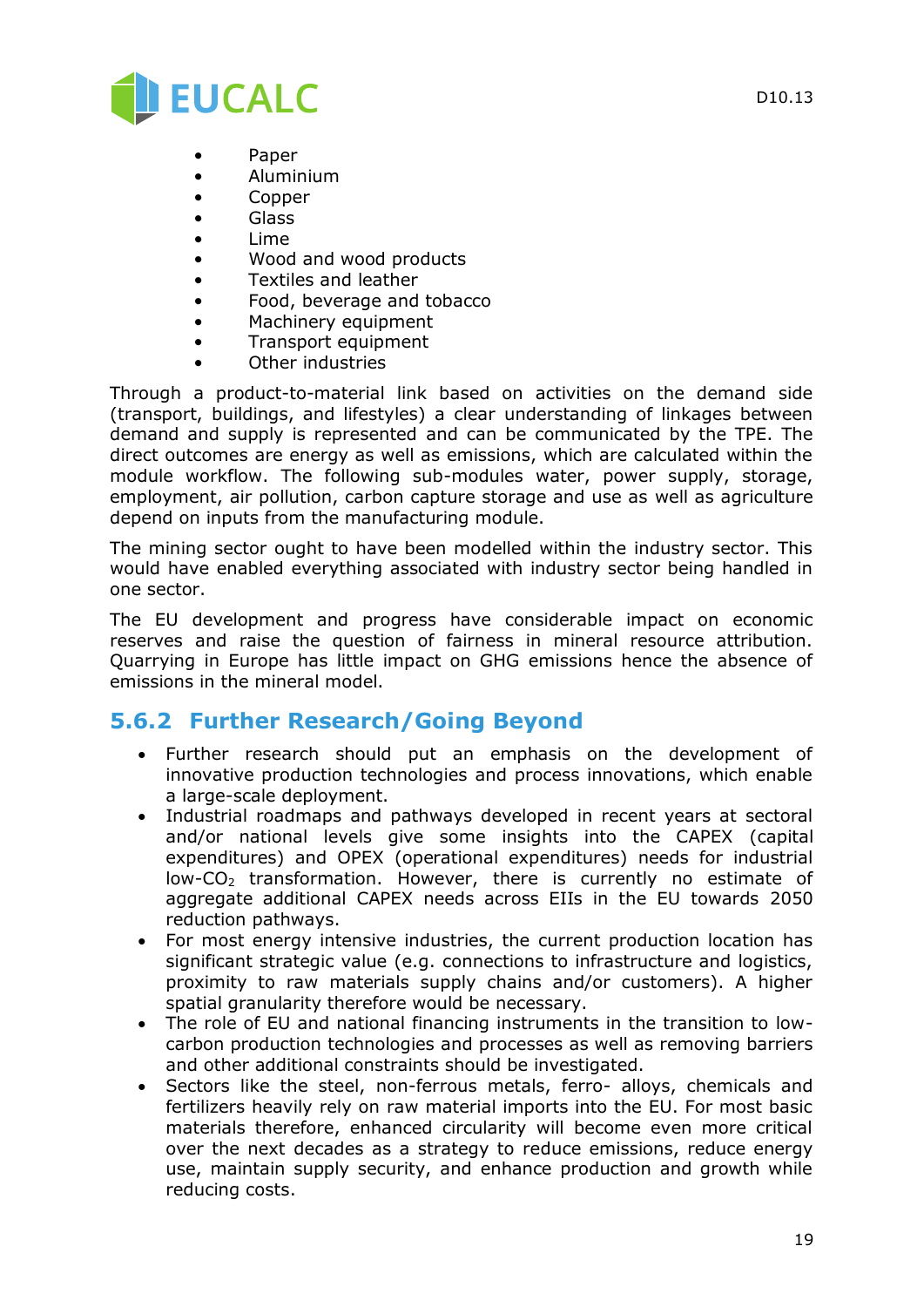# EUCALC

# **5.7 Electricity**

#### **5.7.1 Achievements**

The European Calculator approach is the first version which goes beyond the annual time resolution and calculates the needs for the electricity grid in hourly steps (i.e. 8760 data points for a year). This is an improvement in order to consider the intermittent nature of growing share of PV and wind, as well as maturing battery technologies able to balance the load. Through the balancing strategies lever the user can set the portfolio of technologies responsible to shift the load and provide the needed flexibility, from the least to the most ambitious level the share of natural gas decreases as flexibility option while share and role of zero carbon flexibility technologies (including batteries, flywheel, compressed air storage, power to gas, etc., and pumped hydro storage) are growing. Another lever helps the user to consider the impact and patterns of electric car charging on the grid flexibility.

Levers in electricity generation allow the user to exploit different trajectories for renewable based generation, coal and nuclear power. Scenarios for renewables in the most ambitious lever are approaching the technical potential, while the creation of coal and nuclear power pathways follow a different approach. Hereby, a bottom-up method assessing the situation of each coal and nuclear power plant is applied with considering their lifetimes, licences and the policy of the country. This way, the user can access the impact of different phase-out timings or capacity expansions.

The EUCalc does not consider a sole country in its modelling environment, but rather 28 countries that are interacting with each other and together with the rest of the world. Therefore, with regards to electricity, interconnectors and they role in balancing are included in the model as a new feature. Additionally, aligned with the policy aims of the EU, trading zones are (following the grouping of countries by the ENTSO-E (European Network of Transmission System Operators for Electricity)) used to calculate the electricity flows between countries with assuming no bottleneck inside the trading zones but only between them.

#### **5.7.2 Research Gaps/Going Beyond**

Nevertheless, the electricity module has still some deficits, which could be improved.

- Unlike an equilibrium model that seeks the optima of certain conditions, the calculator allows the user to play freely with the input data (i.e. lever settings). While this allows the user to test any combinations, even very ambitious ones, it does not allow to investigate the impact of primary economic factors that influence the equilibrium (and this way they would overwrite the user set scenarios). For example, price elasticities, such as impact of gas prices on demand and impact of carbon prices on coal phase-out, cannot be investigated.
- Due to the aforementioned flexible nature and user-oriented scenario setting of the model, in order to match electricity supply and demand, a technology option needs to be left open (i.e. not governed by a lever but controlled by the gap between supply and demand). If all the available electricity production technologies would be bound by the lever setting, then gaps between supply and demand cannot be filled without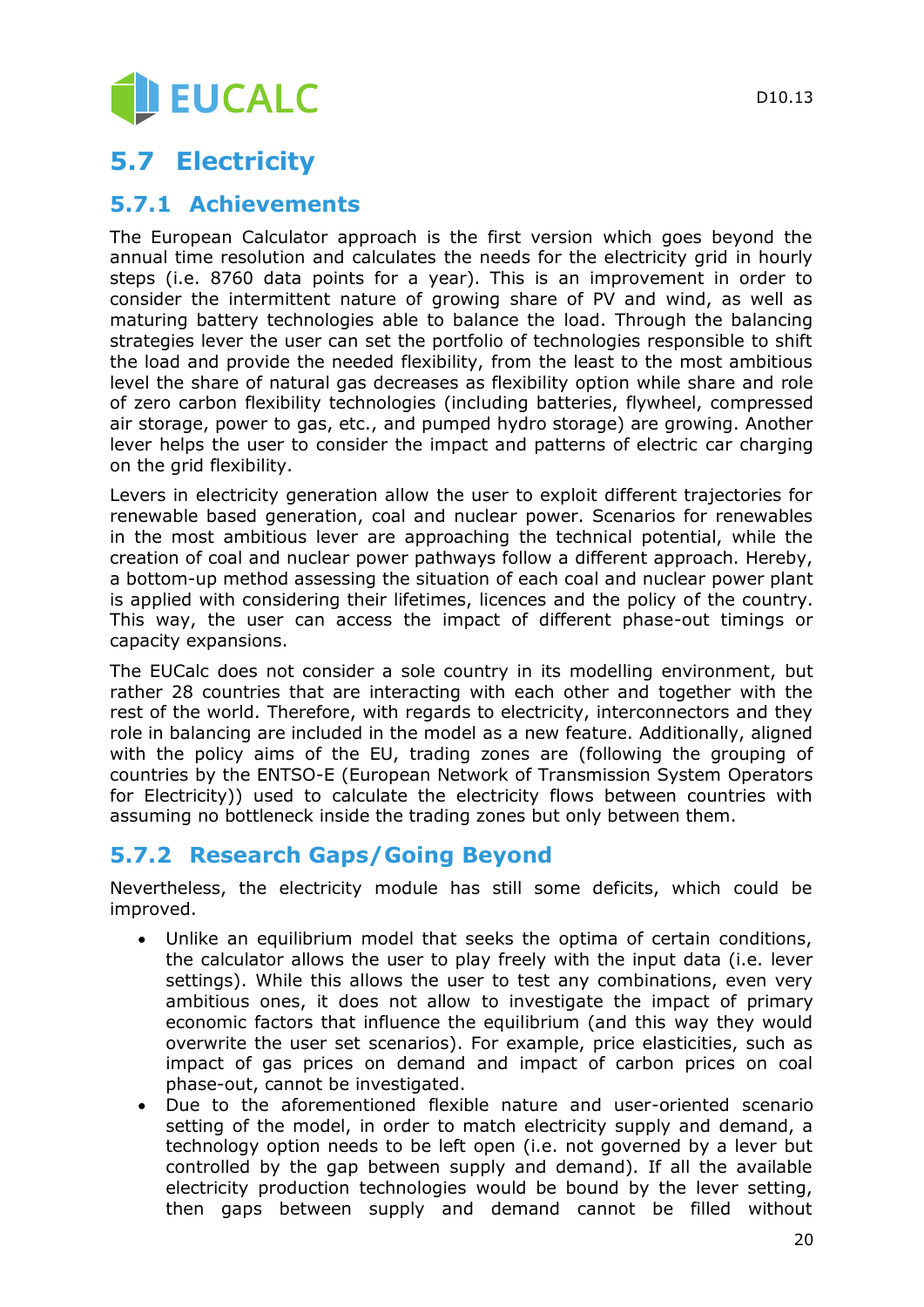

overwriting the lever setting by the user. Currently, in the EUCalc natural gas-based power generation fills the gap between supply and demand, therefore natural gas based electricity generation is not controlled by a lever directly.

- While the model is integrated with the GTAP modelling framework to access the interactions between the EU and the rest of the world, this integration does not allow to investigate the import dependency of the EU in energy carriers which is though an important aspect of the EU energy policy. This is due to the distinct features of the GTAP modelling framework.
- While hourly granularity modelling is a novelty, this feature can be further fine-tuned by considering system adequacy and grid congestion, as well as with enhancing the interaction with modules providing the demand for electricity in order to consider better demand side measures.
- Oil refinery modelling though only 3% of the emissions can be improved. The oil refinery supply-demand matching is a more complex and driven by economic conditions (oil price, demand for oil production with considering price elasticity, export-import balances of oil products, and performance of oil refineries abroad) that could not be considered in the current complexity. Additional routes for decarbonization of the sector may be assessed as well.

# **5.8 Buildings Sector**

#### **5.8.1 Main achievements**

- A comparable approach to decarbonizing the building stocks of all countries is implemented taking into account the different starting positions regarding the age of the stocks, the different fuel mixes, as well as the different climates.
- The decarbonization of the building stock can be analyzed completely (once the power sector can separate the GHG emissions for electricity and combined heat and power).
- This allows an in-depth analysis of the contributions and potential combination of district heating, local renewables (fossil fuel phase out in heating) and electrification.

#### **5.8.2 Research Gaps/Going Beyond**

- Building debris was not part of the EUCalc project implying that the full life cycle of buildings could not be included. Further, for the buildings sector energy and emissions related to building insulation waste and their treatment are not covered by EUCalc.
- The potentials for renewable energy may differ in each country and may create a competition for land, if the natural formations do not exclude or favor single uses. This competition and the potentials can only be reflected roughly in the EUCalc.
- Tracking of renovation activity and the current energetic state of the building stock is impossible with the current recording system. Problems on the legal GDPR issues remain unsolved.
- The climate impact on heating and cooling in the different climates and building types of Europe is not sufficiently examined and can be improved.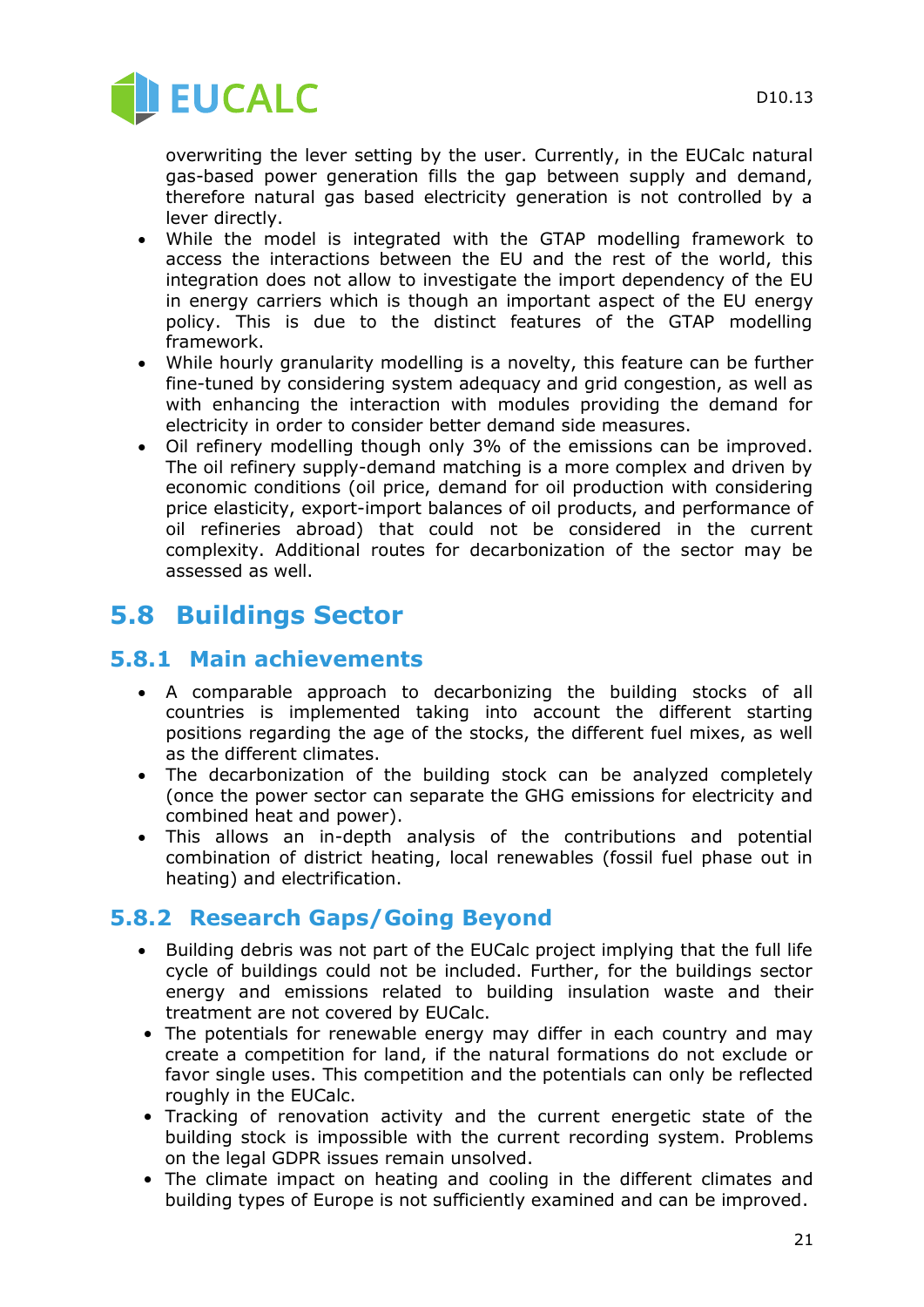

- The information on biomass (gas, liquid, solid) type of wood and recyclability are not detailed enough to enable an analysis of cascade use of renewable material.
- The topic of uneven distribution of renewable energy availability in different countries and energy demand is not addressed.
- With the currently available data in buildings the sort of biomass cannot be detailed which weakens the link to agriculture and the ability to come up with specific solutions.

In a high-level aggregated tool such as the EUCalc the potential linked to re-use of material cannot be analyzed in detail as part of the analysis of circular economy. The products need to be designed for re-use and potentially for later combustion is prerequisite of a cascade use of materials. For example, for wood as a biomaterial this means the wood is used first for multiple material purposes (full material, then for example chipboard) and finally for energy use. The allowed additions like glues and colors need to be defined to enable a later use and clean combustion. This may reintroduce older manufacturing techniques that require specific training.

## **5.9 Social Aspects/Health & Air pollution**

#### **5.9.1 Main conclusions**

- Social impacts are increasingly important considerations in policy strategies (see latest discussions on air pollution for health impacts and  $NO<sub>x</sub>$  impacts on environments and social consequences for farmers, buildings, etc.). Based on the achievements an air pollution module was included, which enables a powerful analysis of how air pollution and climate policies are linked and can in some cases lead to tradeoffs.
- Showing social impacts can provide insight on tensions between solutions for climate change mitigation which are counterproductive for social issues. It has proven possible to identify important and relevant social impacts which can be reliably quantified and incorporated in the mode and the European Pathway Explorer

#### **5.9.2 Lessons learnt**

- A careful process with experts and stakeholders to decide on social impacts which can be incorporated in the pathway explorer is important to create a reliable and trustworthy module. This indeed needs more time. As we have learned in the process other social impacts were chosen than originally anticipated (health instead of food- and energy security)
- The methodological approach with a follow-up expert workshop to validate the module approach for the chosen social impact (health) was crucial to verify reliable datasets, potential indicators, and units, and led to collaboration with institutions which could provide those (IIASA)
- Since, most of the social impacts are quantitative, it became clear that decision-makers require a new approach to overcomes analytical limits to existing practice, which could better integrates qualitative narratives with quantitative analysis.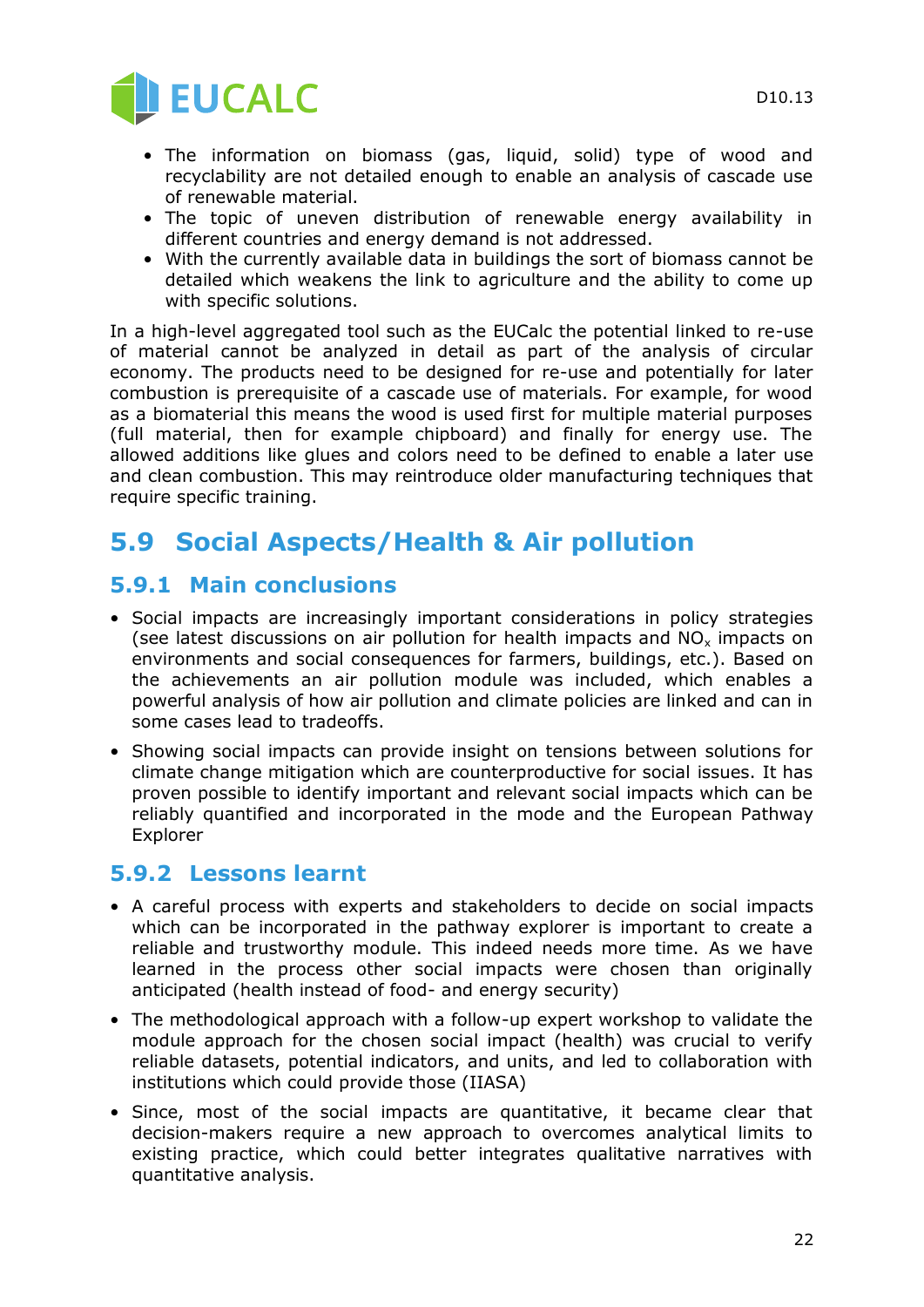

- Stakeholder engagement at the proposal stage could have highlighted air pollution as a key area of concern for policy makers (as was later found in the social impacts engagement workshops), and this would have allowed allocation of appropriate time resource to the air pollution module. As it was, this module has been developed relatively late in the whole project and was not resourced adequately (in terms of time and capacities of the responsible partner), meaning that methodological advances were not possible as the project was reliant on a collaboration with IIASA.
- The methodological approach to first identify the social impacts to be incorporated with experts (first workshop) concluded on other social impacts than originally anticipated (health instead of gender, food- and energy security, based on the results of the stakeholders survey). These were not the prime expertise of the partner responsible. This was planned to be solved with the hiring of expertise, but delays in finding adequate people led to unexpected delays in making the module. This was solved through collaboration with other partners (cf. previous point).
- There are limitations to the social impacts which can meaningfully be shown in scenario models as it is difficult to define social impacts which can reliably be quantified and for which datasets are available which can be used in model configurations
- Often people hold deeply convinced assumptions on social impacts, results that show other outcomes may be perceived as wrong which can result in more debate on the scientific quality of the model as a whole

#### **5.9.3 Research Gaps/Going Beyond**

- More research into the identification of social issues related to different sectors and lifestyles could significantly enhance our insights in political tensions. However, how to integrate this into the formal framework remains open so far. This should be followed by identifying and building reliable dataset which can be used in the pathway explorer.
- Further, more detailed research on the causal relations between sector and lifestyle paths is desirable, so that verifiable calculations to quantify social impacts can be made.
- Including more social impacts would enhance the political choices for decarbonisation pathways
- More effort should be put to integrate more qualitative social impacts into decarbonization modelling process, although this was not in the main focus of EUCalc
- The air pollution module operates at the national scale. It is therefore not possible to be downscaled to cities, where most air pollution problems occur. This would require a spatial dimension to the calculator so that emissions from various sectors could be associated with different areas and population densities. Adding a spatial dimension (intra-state) to the calculator approach would not be a straightforward task and would require innovation across the different modules. However, advantages would include higher resolution of air pollution impacts, greater heterogeneity of policy impacts within states, and perhaps more targeted climate policies.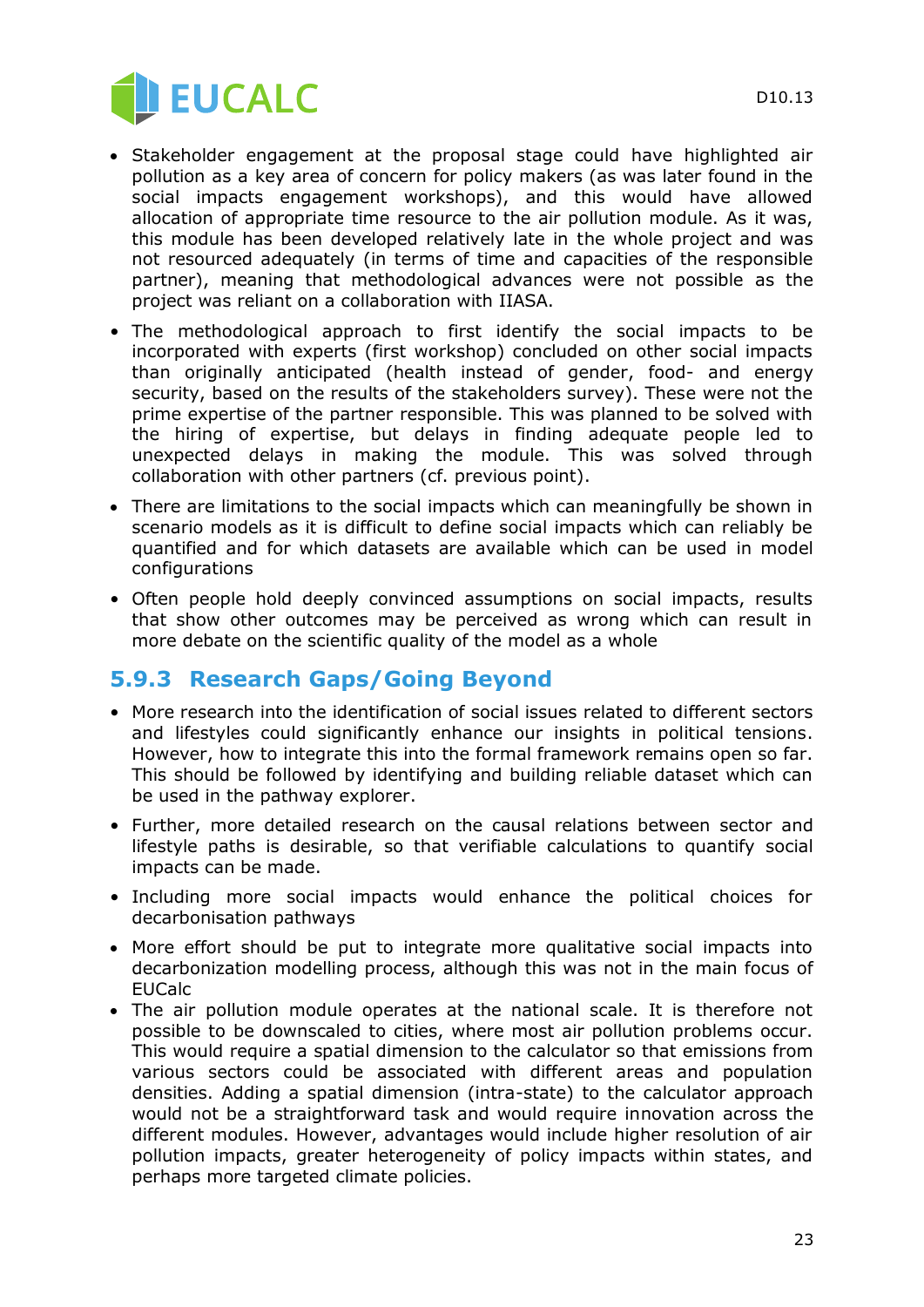# **5.10 Lifestyles/Climate**

#### **5.10.1Main Achievements**

As the implemented lifestyle modules shows at the EU-level, opting for very ambitious lifestyles or technological changes in the transport sector, points towards a similar magnitude of GHG savings by 2050, i.e. 54% to 65% respectively, if compared with 2015 levels. In a sector (lifestyles) that is remarkably hard to decarbonize, future policies need to go beyond efficiency standards and subsidizing technologies and provide comparable attention to the delineation of structural incentives for lowering traveling distances and increasing occupancies of private transport.

For the agricultural sector, a shift in lifestyles towards healthy diets and less food waste also allows for important GHG reductions that could be used as leeway in case that other sectors may fail to achieve their 2020 and 2030 targets; as for example, in Austria, Belgium, Cyprus, Finland, Germany, Ireland, Luxembourg and Malta (cf. European Environmental Agency (EEA): existing measures will not be enough to meet their 2020 under the Effort Sharing Decision (ESD)).

Lifestyle levers and levels in the EUCalc model are more granular and ambitious than the changes in lifestyles proposed under the 1.5-LIFE scenario of the European long-term strategy for achieving climate neutrality by 2050 (published in 2018). Two examples of the lack of granularity in the 1.5-LIFE scenario are: i) a non-consideration in the 1.5-LIFE of the mitigation potential of GHG emissions entailed with a reduction of the overall residential area per person; ii) a nonconsideration of the mitigation potential of lifestyles aiming at reducing obesity levels of the population to half. An example of the differences in ambition between the EUCalc model and the 1.5-LIFE scenario can be found in the consideration of dietary shifts. The type of diet assumed under the 1.5-LIFE scenario matches at best ambition to the ambition level 2 in the EUCalc model.

Unlike the Global Calculator, the EUCalc model takes the projected future climate as an input for the calculation in the water, land use, agriculture, forestry, electricity supply and buildings sectors. The leading climate data used as an input is a value of global temperature rise expected in 2100, reflecting a decision taken by the user about the level of mitigation ambition taken by the rest of the world (RoW). This can be done by means of setting the "Global mitigation effort" lever.

The agriculture, land use and forestry module, for example, is provided with a crop production change factor based on the selected level of RoW mitigation ambition / global warming.

As a second example, water availability values for calculating water stress are based on which RoW mitigation ambition level is selected and are derived from a spatially explicit water model.

#### **5.10.2Lessons learnt**

Dealing with the climate module it was found that the KNIME approach was not optimal, therefore it was programmed in Python directly (in regard of KNIME, cf. also comments above).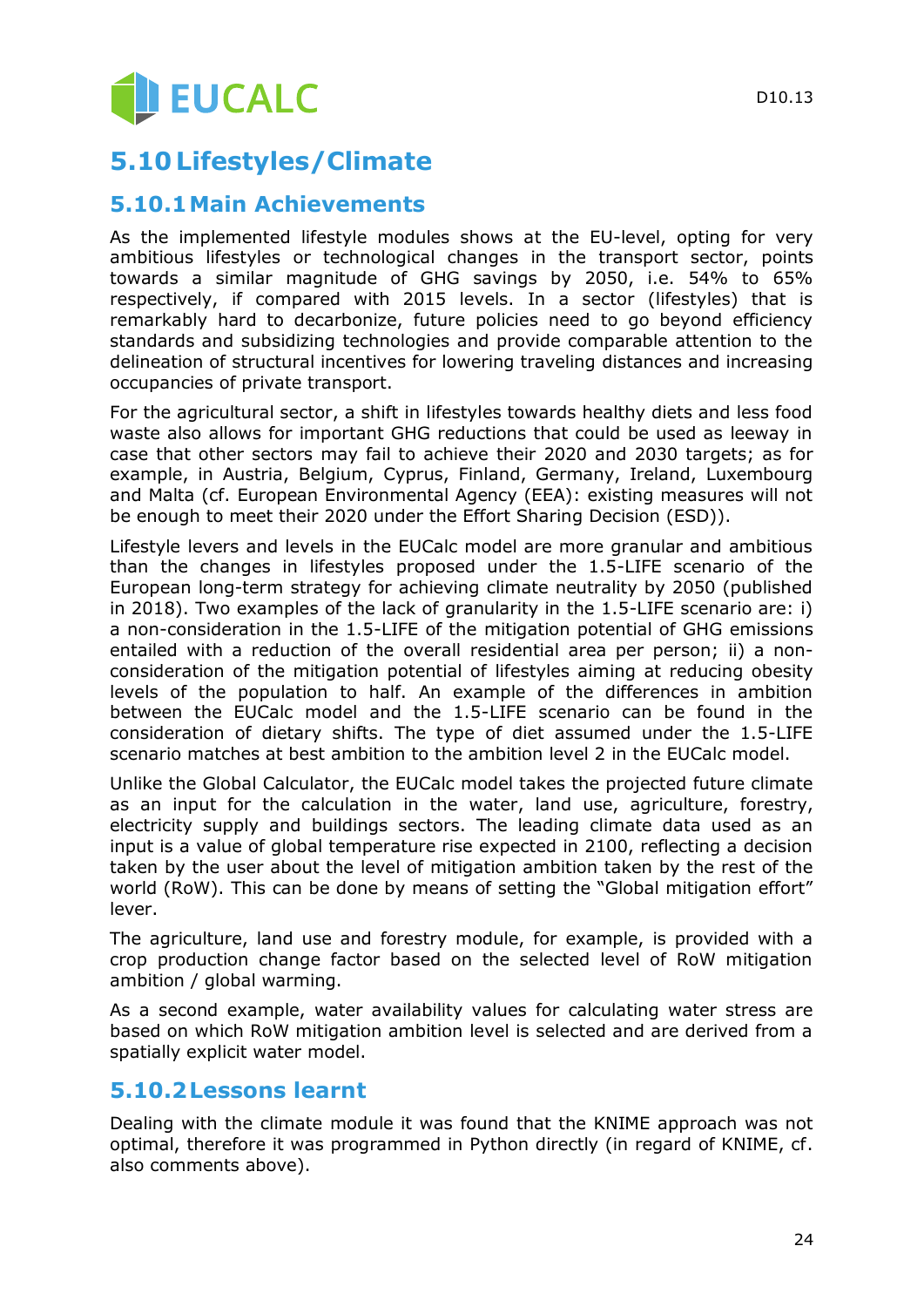

### **5.10.3Research Gaps/Going Beyond**

The aspect of individual involvement in the adoption of particular lifestyle options was raised in the stakeholder's consultation, but has not been addressed in the EUCalc model as it was out of the modelling scope. The drivers and limitations of human activities remain a subject of debate and so does their integration in energy models. On the other hand, the EUCalc has taken the first steps into this direction by modelling explicitly lifestyle changes based on existing literature. The opportunity is now there to integrate in the EUCalc framework sociallymotivated determinants of individual activities, such as norms, institutions or inequalities.

In terms of the spatial resolution several modules could be improved, e.g. for the climate component, while other, e.g. as the lifestyle definitions will remain more coarse.

The integration of the climate module implies a more detailed consideration of feedbacks (cf. also above), as the actual simplification could imply an underestimation of emissions.

Although climate change is considered in the biodiversity and agriculture components sink/source conversions were not yet taken into account.

## **5.11Minerals, Land, Water, and Biodiversity**

#### **5.11.1Achievements**

- Regarding the mineral modelling work, there is a significant statistical data and literature on mineral resources available that was used. There appears to be a great deal of interest on the impact of digital and energy transitions on mineral resources from policy makers and the research community respectively. The results from the EUCALC mineral module follow similar trends as JRC papers and other reports/scientific papers reviewed.
- Land-use, land-use change, and forestry dynamics formerly considered net-use changes. The EUCALC now considers the highest level of detail given in the UNFCCC inventory data and accounts for the heterogeneity of each country's inventory. Going further would require using a more advanced approach to account for land associated emissions that would not be aligned with the UNFCCC inventories.
- The former agriculture, land-use, land-use change, and forestry modules were limited and highly aggregated. In the European Calculator, we were inspired by the state-of-the-art models and we now offer a similar level of detail, including features that enables one to explore from agro-ecology to highly intensified pathways for agriculture, as well as to explore the synergies and trade-offs that can occur through bio-energy and biomaterial demand as well as diet shifts. Additional features have also been added, such as insect farming and microalgae bio-refinery, agroforestry, no-tillage practices, and so on.
- Although the model acknowledged some minor technical concessions, the approach enables multi-dimensional outputs to be included (combined), which also adds value to the agriculture and land-use, land-use change, and forestry modules. For example, the approach allows the employment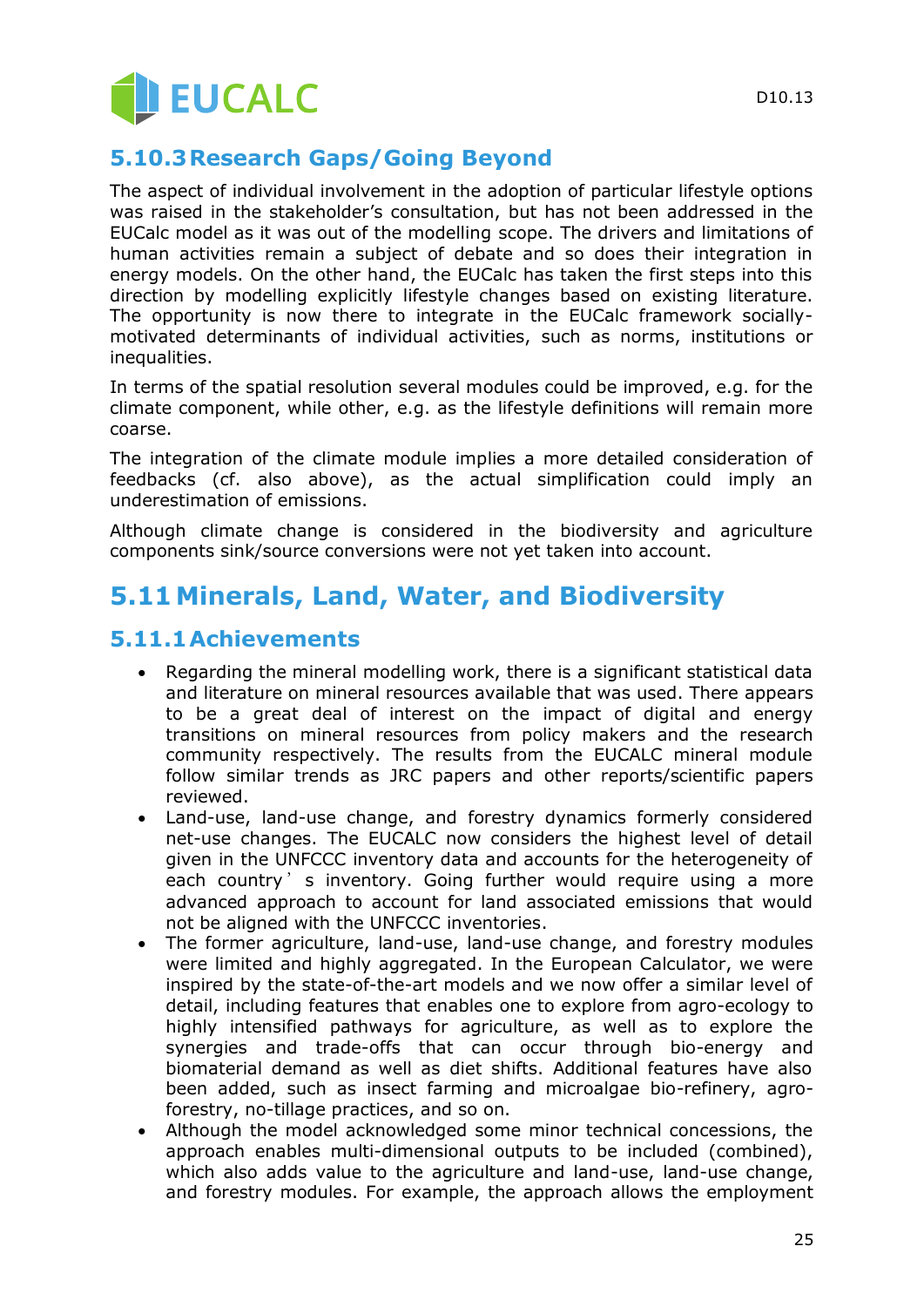

impact for all the settings that include a wide range of diets and agricultural practices, from highly intensive to 100% agroecological, in a unique module. This is also the case for biodiversity, air pollution, water impacts, and mineral demand impacts (phosphate scarcity).

#### **5.11.2Research Gaps/Going Beyond**

- There is a need to explore the possibility of setting up proper levers for resource recycling to show resource availability following certain circular economy policies (impossible at the moment due to model speed issues). It may be useful in future to address the indirect emissions from quarrying resources outside Europe with respect to Europe lifestyle choices.
- Land-use, land-use change, and forestry dynamics formerly considered net-use changes. The EUCALC now considers the highest level of detail given in the UNFCCC inventory data and accounts for the heterogeneity of each country's inventory. Going further would require using a more advanced approach to account for land associated emissions that would not be aligned with the UNFCCC inventories.
- Although the module now considers land as agriculture, forest, or grassland the land use types need to be further resolved, as in Europe, large extents of land are mixed, and grassland may be fertilized or not. All of this will change the sink potentials. In the moment these are treated as LULUCF ag/not ag as this is how EUSTAT provides the data. For a better representation of emissions it is needed to shift to a broader range of carbon sink potentials.

# **5.12 Programming Demand and Tool Development**

#### **5.12.1Achievements**

- A completely new modelling framework was built from scratch and built in parallel by more than 10 organizations across Europe. This was enabled by using programming tools such as GITHUB to ensure that all partners could work on their own sectoral parts and then recombined.
- KNIME was used to allow transparent model design and make the programming somewhat simpler to learn, but it was also fully converted to PYTHON based on a KNIME-to-PYTHON converter developed in-house. This allows to speed-up running time and provide a clear interface (or API) to the online tool
- The use of the KNIME software for sectoral modelling purposes was a novel idea and a strength in accommodating the complexity of the EUCalc model. In particular it supported also partners with less expertise in modelling. However, retrospectively choosing KNIME sacrificed the "realtime" goal (response-time for request between 30-60 seconds in the moment). But the decision was necessary in order to ensure a permanent flow of work amongst the very different partners.
- The programming has advanced intersectoral connections which allow to reflect their dependencies effectively. Feedback loops were analysed and cut at the weakest link (i.e. the link which has the least impact on overall cross-sectoral results)
- The Transition Pathways Explorer web application provides a clear and simple interface to the EUCalc model and enables the user to explore the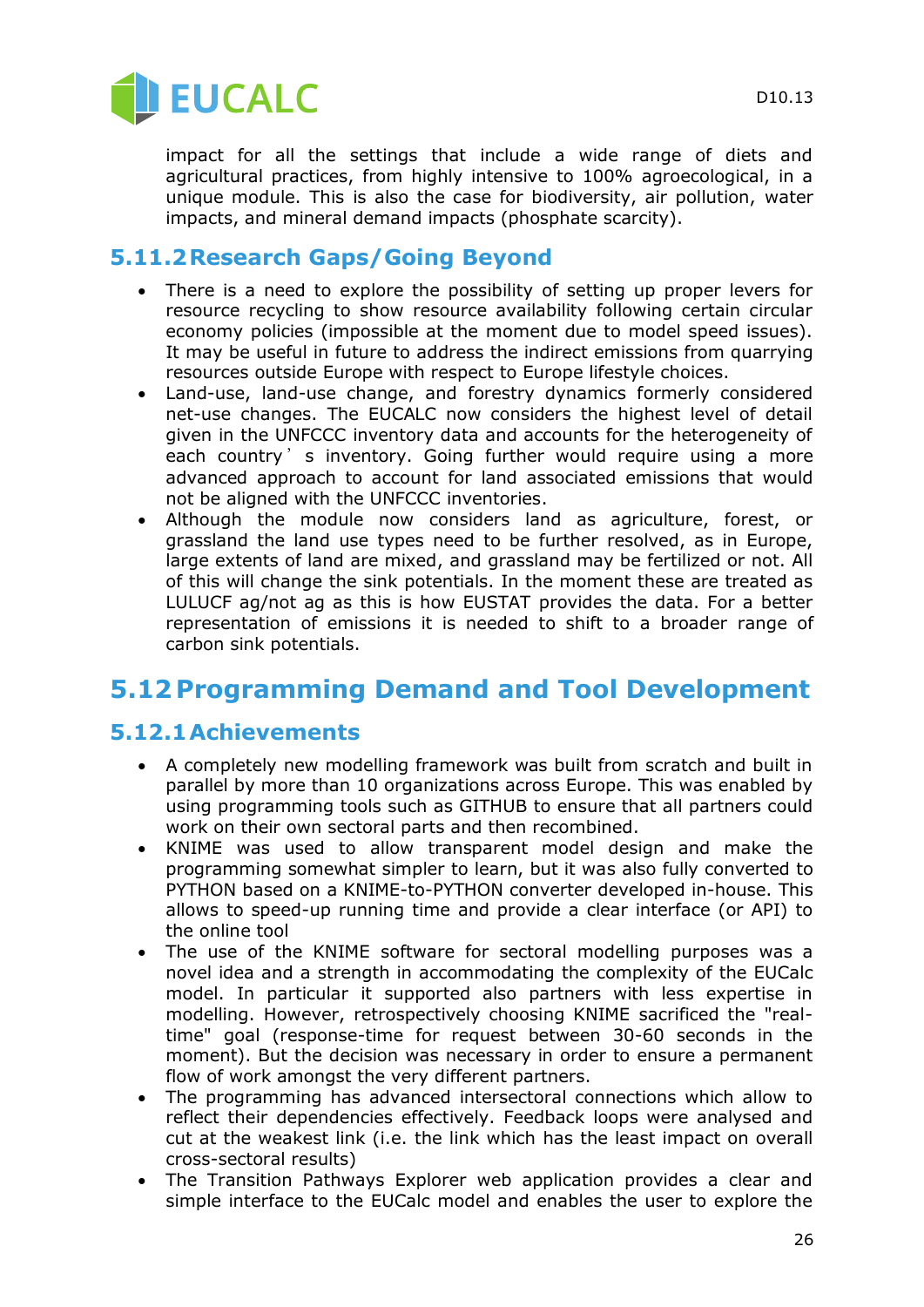

vast solution space for the European decarbonisation challenge, which is spanned by the model. This is a major achievement since advancements with respect to earlier interfaces have been accomplished in spite of the considerable increase in the amount of detail of both model input and model output.

- The Transition Pathways Explorer introduces the notion of international fairness by asking the user to decide about the European share of the global greenhouse gas budget, [http://tool.european-calculator.eu/budget.](http://tool.european-calculator.eu/budget) The layout of the web application then focusses the users' attention to finding a pathway that complies with the resulting European budget.
- The budget approach combines two things that are frequently incompatible: The concept is scientifically sound and easy to understand. It is superior to the timely net-zero approach that neglects the fact that different decarbonisation speeds would lead to different cumulative emissions and, hence, to different amounts of warming, even if net-zero is reached at the same time.

#### **5.12.2Research Gaps/Going Beyond**

- While running speed is under a minute it is still not at the level we were hoping, even after converting the code to python it doesn't run close to "real time" (what we defined as under  $\sim$  20 seconds). Therefore, further alternatives should be explored, the most extreme of them being to reprogramme the model in C/C++ to allow for parallelisation. Tests have shown that the response time of the system on requests could be increased by at least a factor ten. Simpler alternatives at the sector levels may well exist to optimize the code to run faster.
- More generally, in the future it may be explored to move the programming from a dual KIME-PYTHON approach (which includes a conversion step between the 2) to a single programming language. This would allow to program directly based on the strengths of that language (be it PYTHON or  $C/C++$ ).
- Feedback loops could be explored further to clarify if they are bringing serious limitations and whether some of the links that have been avoided should and could be reinstated with faster running times. However, all the current choices have been studied and motivated.
- A specific focus should be set on the idea of "Complexity-on-demand", i.e. users should have the opportunity to work at the granularity that they find relevant for their own use, defining their ambition levels either at the sectoral level (transport, buildings, etc.), or sub-sector level (passenger vs freight), for example. This level of granularity is present in the model and the key here would be to ensure that the user interface can be adapted by the user to reflect it.

# **6 Conclusions**

This deliverable describes how far the EUCalc consortium came, which difficulties were underestimated, and were needs for further improvements are seen. Despite of many progress bringing EUCalc to a sound mode, the tool needs still efforts and investments which are lying partly beyond the scope of the actual project. In these terms the work on EUCalc is still ongoing. However, the project made visible progress. The actual approach is unique in terms of sector